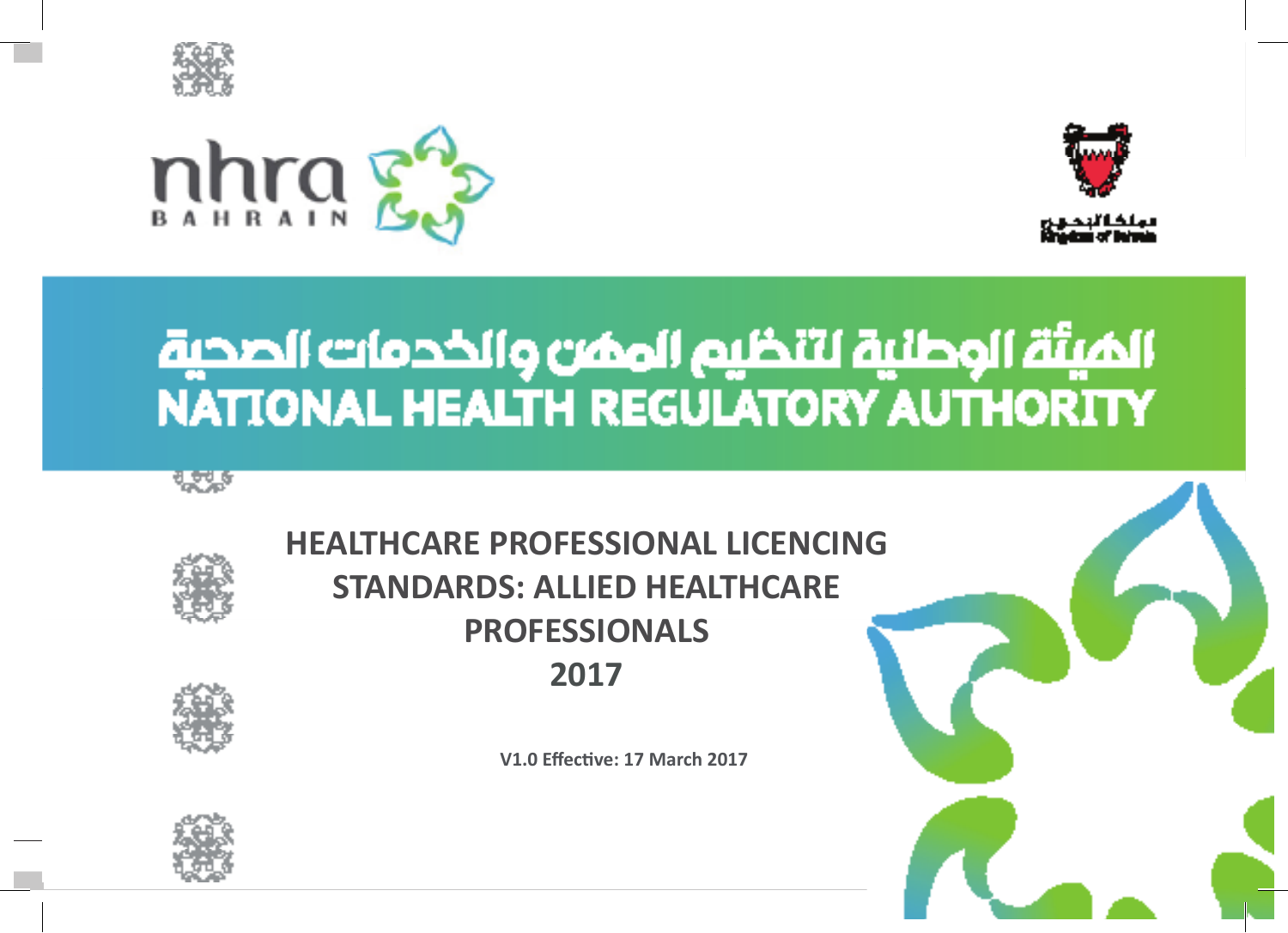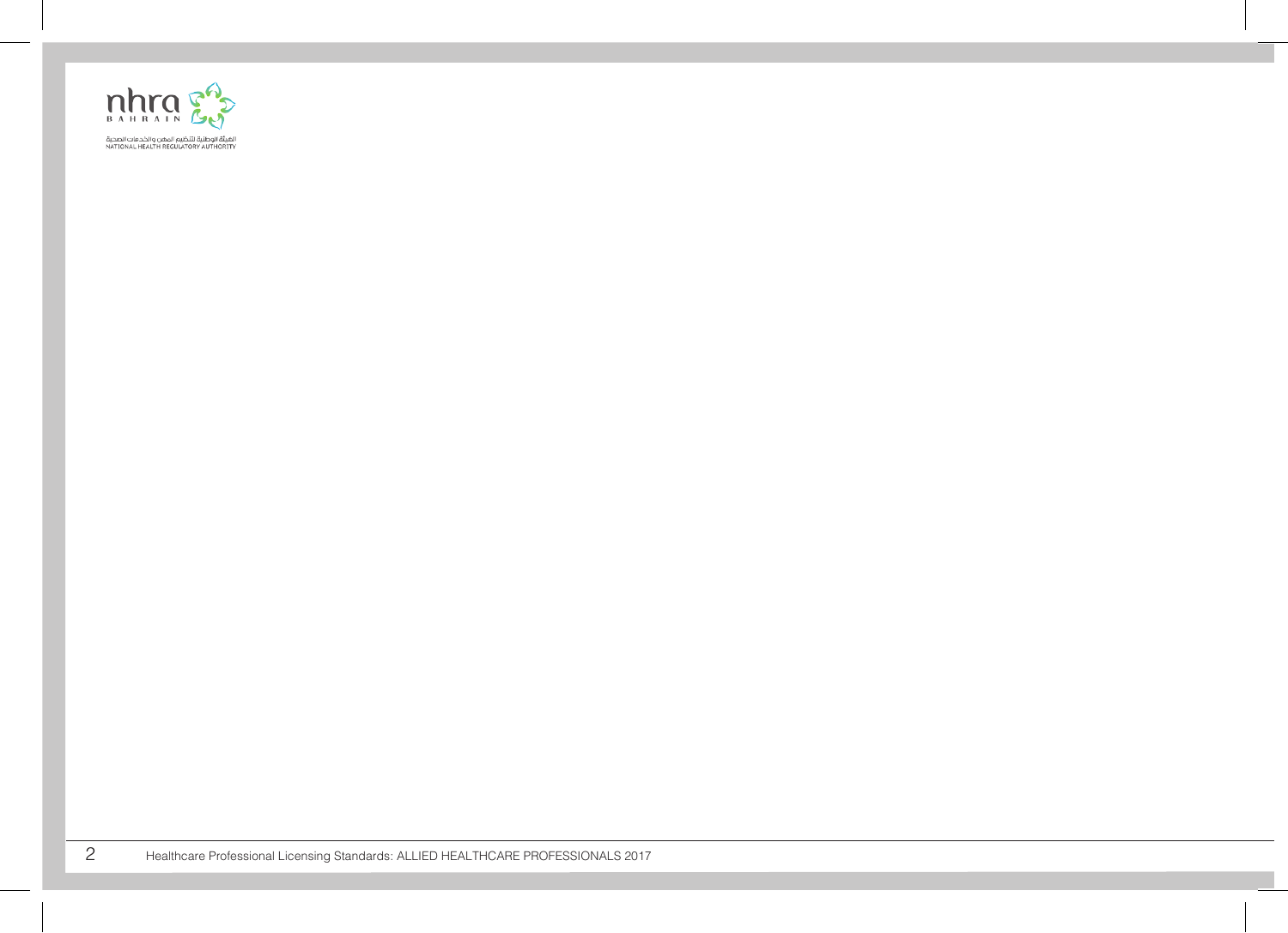

#### *TABLE OF* **CONTENTS**

| <b>Title</b>                                                     | Page         | <b>Title</b>                        | Page |
|------------------------------------------------------------------|--------------|-------------------------------------|------|
| <b>CHAPTER 5: ALLED HEALTHCARE PROFESSIONALS</b>                 | $\mathbf{1}$ | 6. Cast Technician                  | 21   |
| Definitions                                                      | 4            | 7. Central Sterile Services (CSS)   | 21   |
| Acronyms                                                         | 6            | 8. Clinical Dietetics and Nutrition | 22   |
| <b>INTRODUCTION</b>                                              | 8            | 9. Dental Clinical Support          | 23   |
| Preface                                                          | 9            | 10. Electro-Neurodiagnostics        | 24   |
| 1. Licensure General Requirements                                | 10           | 11. Emergency Medical Services      | 25   |
| 1.1 Education Qualifications                                     | 10           | 12. Genetic Counselor               | 26   |
| 1.2 Professional Experience                                      | 11           | 13. Hair Transplant Technician      | 26   |
| 1.3 Professional License and Good Standing Status                | 11           | 14. Laser Hair Removal Technician   | 27   |
| 1.4 Primary Source Verification                                  | 12           | 15. Medical Imaging                 | 28   |
| 1.5 License examination (BLE)                                    | 12           | 16. Medical Laboratory              | 29   |
| 1.6 BLE Exemption Policy                                         | 12           | 17. Medical Physics                 | 31   |
| 1.7 Examination Attempts                                         | 13           | 18. Radiation Therapy               | 31   |
| 1.8 Discontinuity of Practice                                    | 13           | 19. Occupational Therapy*           | 32   |
| 2. Renewal of Licenses                                           | 14           | 20. Operation Theatre Technology    | 32   |
| <b>General Comments</b>                                          | 15           | 21. Optometry*                      | 33   |
| Requirements and Considerations                                  | 16           |                                     |      |
| Allied Healthcare Professionals Lincensure Requirements          | 16           | 22. Physiotherapy                   | 34   |
| Qualifications and Experience Requirements for Allied Healthcare | 17           | 23. Podiatry                        | 34   |
| proffessional                                                    |              | 24. Prosthetics and Orthotics       | 35   |
| 1. Anesthesia                                                    | 17           | 25. Psychology*                     | 36   |
| 2. Assisted Reproductive Technology (ART)                        | 18           | 26. Renal Dialysis                  | 37   |
| 3. Audiology                                                     | 19           |                                     | 37   |
| 4. Cardiac Perfusion                                             | 19           | 27. Respiratory Therapy             |      |
| 5. Cardiovascular Technology                                     | 20           | 28. Speech Therapy                  | 38   |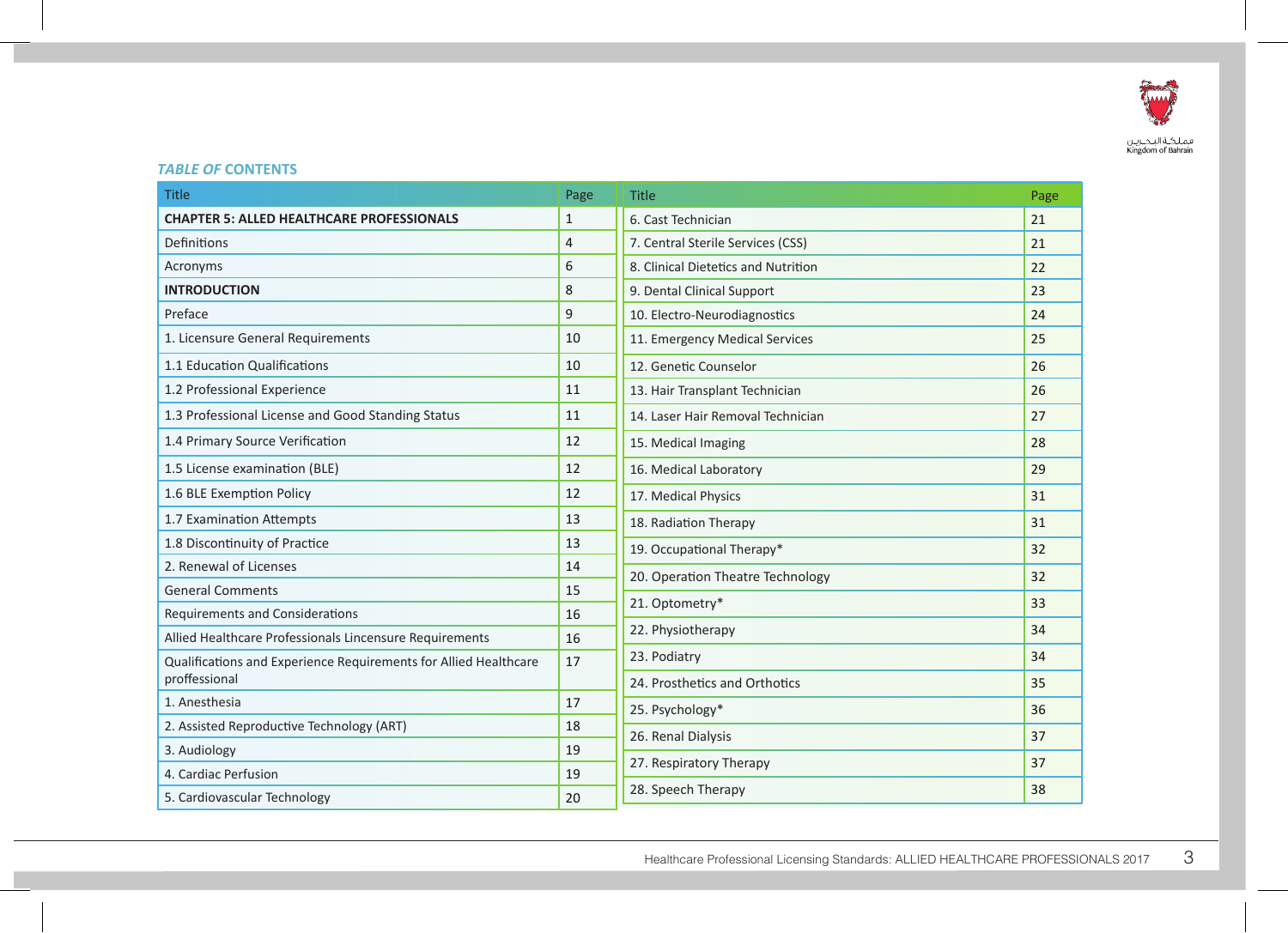

# **Definations:**

#### **Authority: National Health Regulatory Authority**

**Continuing Professional Development (CPD):** A range of learning activities through which healthcare professionals maintain and develop their knowledge and skills throughout their career to ensure that they retain their capacity to practice safely, effectively and legally within their evolving scope of practice. CPD is also referred to as Continuing Medical Education (CME).

**Credentialing:** A process whereby specific licensing title is assigned to a healthcare professional based on recognized and accredited qualifications, training, experience and current practice.

**Experience:** Hands on clinical experience gained by a licensed healthcare professional during a salaried employment/contractual period and it excludes volunteer jobs, observer-ship, or clinical attachment.

**Fitness to practice:** A status where the healthcare professional is able to consistently demonstrate ability to practice without any impediments i.e. physical or others.

**Gap of Practice:** A defined period of discontinuation of clinical experience/ practice.

Good Standing Certificate (GSC): A certificate showing evidence that the healthcare professional is competent to practice the profession, has not been found guilty of unprofessional conduct, and that there are no pending or previous disciplinary orders or criminal proceedings against the healthcare professional.

**Healthcare Profession:** A field of healthcare recognized by the Authority.

**Healthcare Professional:** A person who by education, training, certification and licensure is qualified to provide healthcare services.

4 Healthcare Professional Licensing Standards: ALLIED HEALTHCARE PROFESSIONALS 2017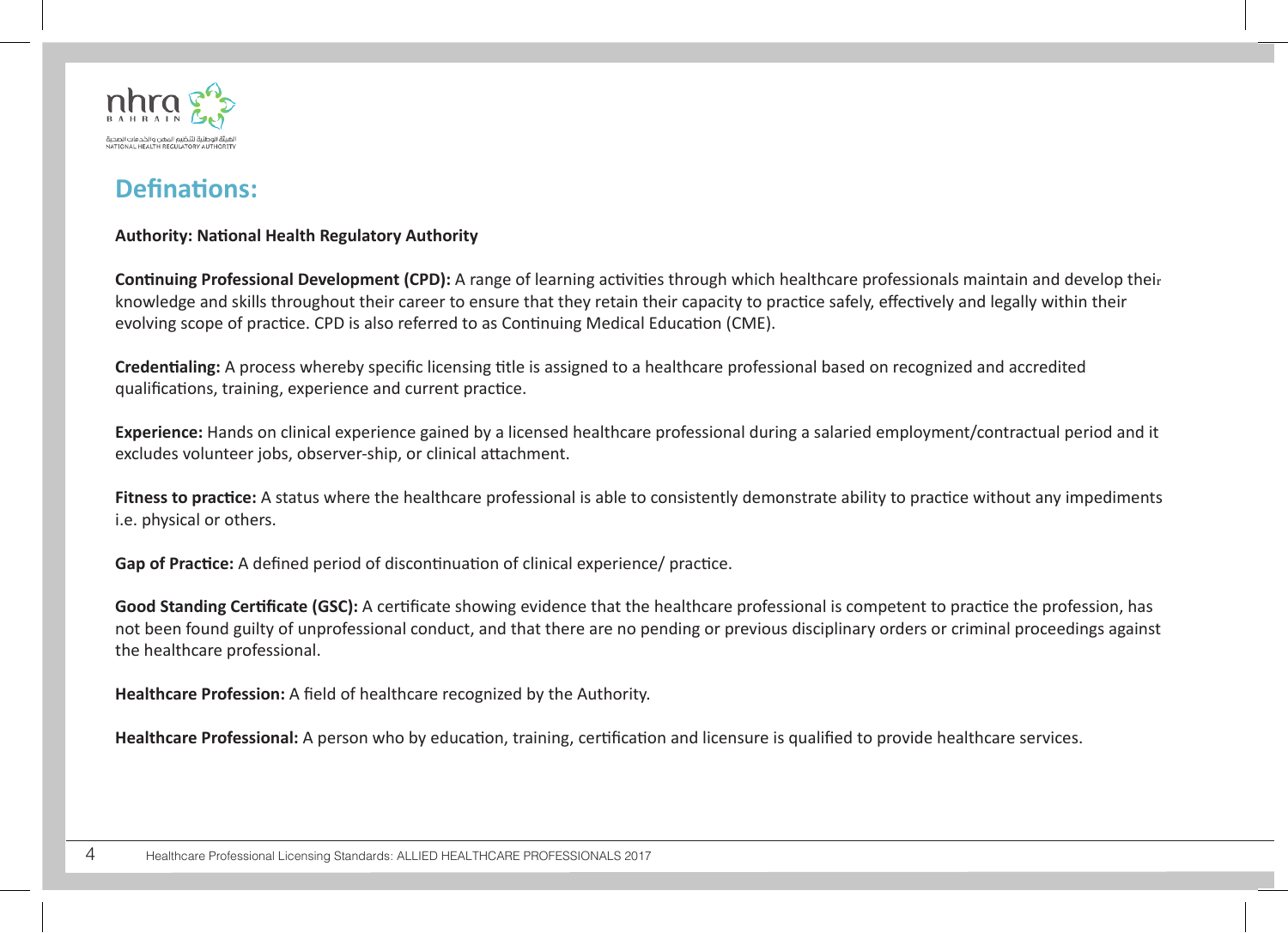

**License:** A permission granted by the Authority to practice a healthcare profession.

**Licensing:** A process of granting a legally protected professional title by the Authority.

**Primary Source Verification**: A process of validating documents required for licensure from the issuing organization.

**Qualification:** An educational evidence granted by universities, colleges, academic institutes or schools that are nationally accredited or formally recognized.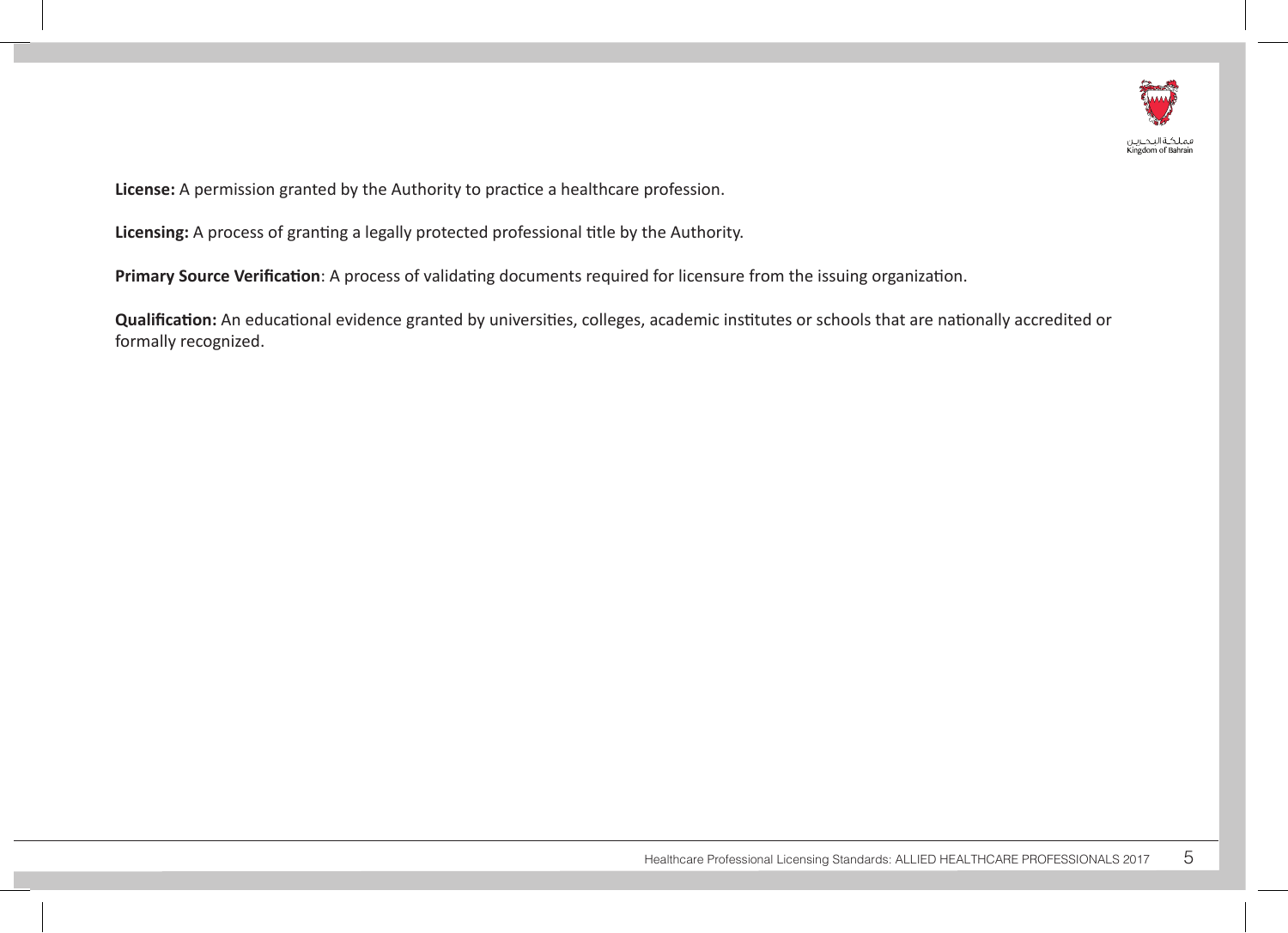

#### **Acronyms:**

**ACLS:** Advanced Cardiac Life Support **AIMS:** Australian Institute of Medical laboratory Sciences **ARRT:** American Registry of Radiological Technologists **ASAR:** Australian Sonography Accreditation Registry **ASCP:** American Society for Clinical Pathology **BLE:** Bahrain Licensing Examination **BLS:** Basic Life Support **BSc:** Bachelor of Science **CME:** Continuing Medical Education **CPD:** Continuing Professional Development **CSMLS:** Canadian Society for Medical laboratory Sciences **CSRT:** Canadian Society of Respiratory Therapists **CSS:** Central Sterile Services **ECG:** Electrocardiogram **EEG:** Electroencephalogram **EMG:** Electromyogram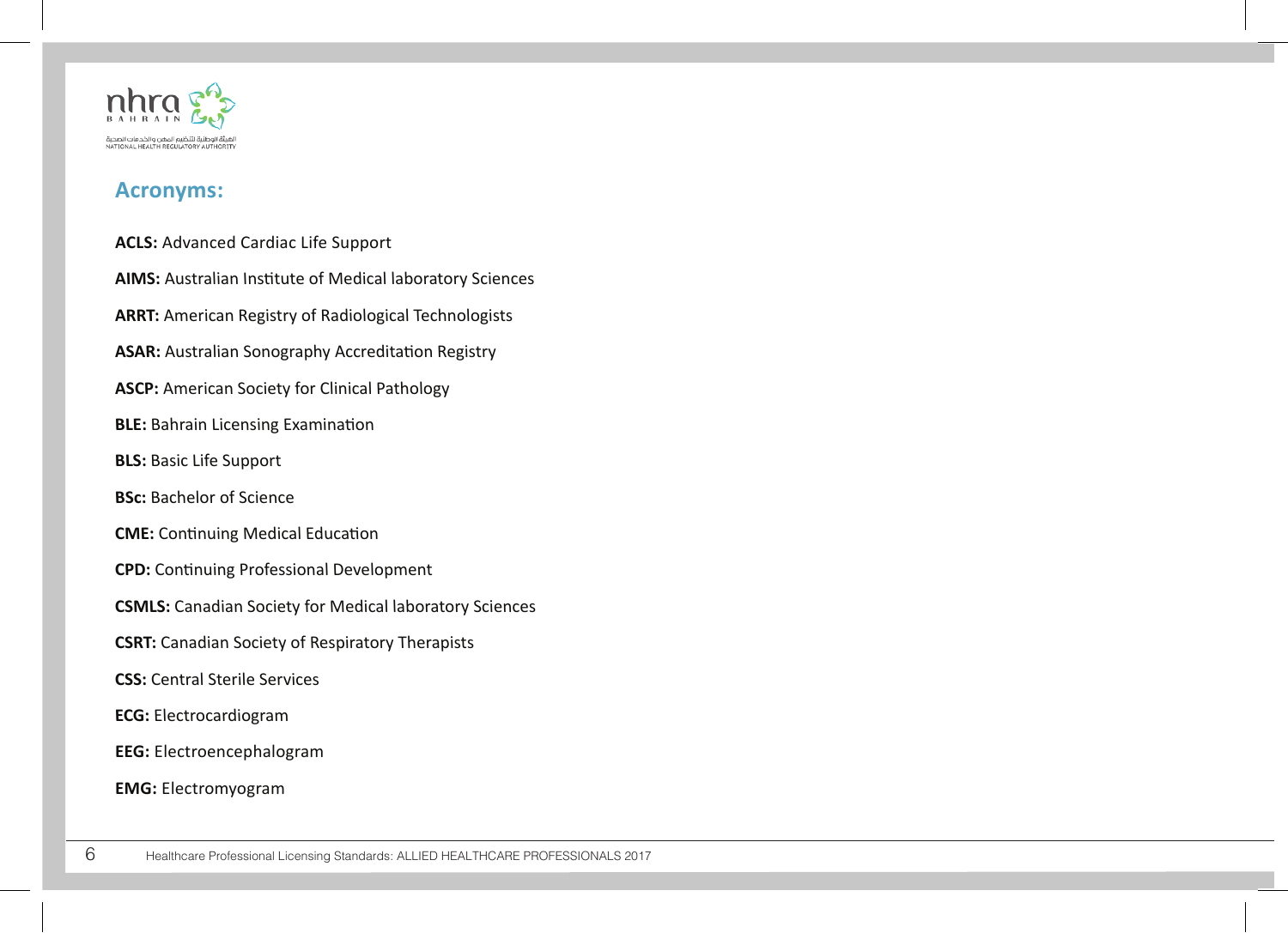

**FAIMER:** Foundation for the Advancement International Medical Education and Research

- **GP:** General Practitioner
- **GSC:** Good Standing Certificate
- **HCPC:** Health and Care Professions Council United Kingdom
- **IMED:** International Medical Education Directory
- **IVF:** In Vitro Fertilization
- **MLT:** Medical Laboratory Technologist
- **MRI:** Magnetic Resonance Imaging
- **NBRC:** National Board of Respiratory Care
- **NRP:** Neonatal Resuscitation Program
- **PALS:** Pediatric Advanced Life Support
- **PQR:** Professional Qualification Requirements
- **PHD:** Doctor of philosophy
- **PHTLS:** Pre Hospital Trauma Life Support
- **RRT:** Registered Respiratory Therapist
- **UK:** United Kingdom
- **USA:** United State of America
- **WHO:** World Health Organization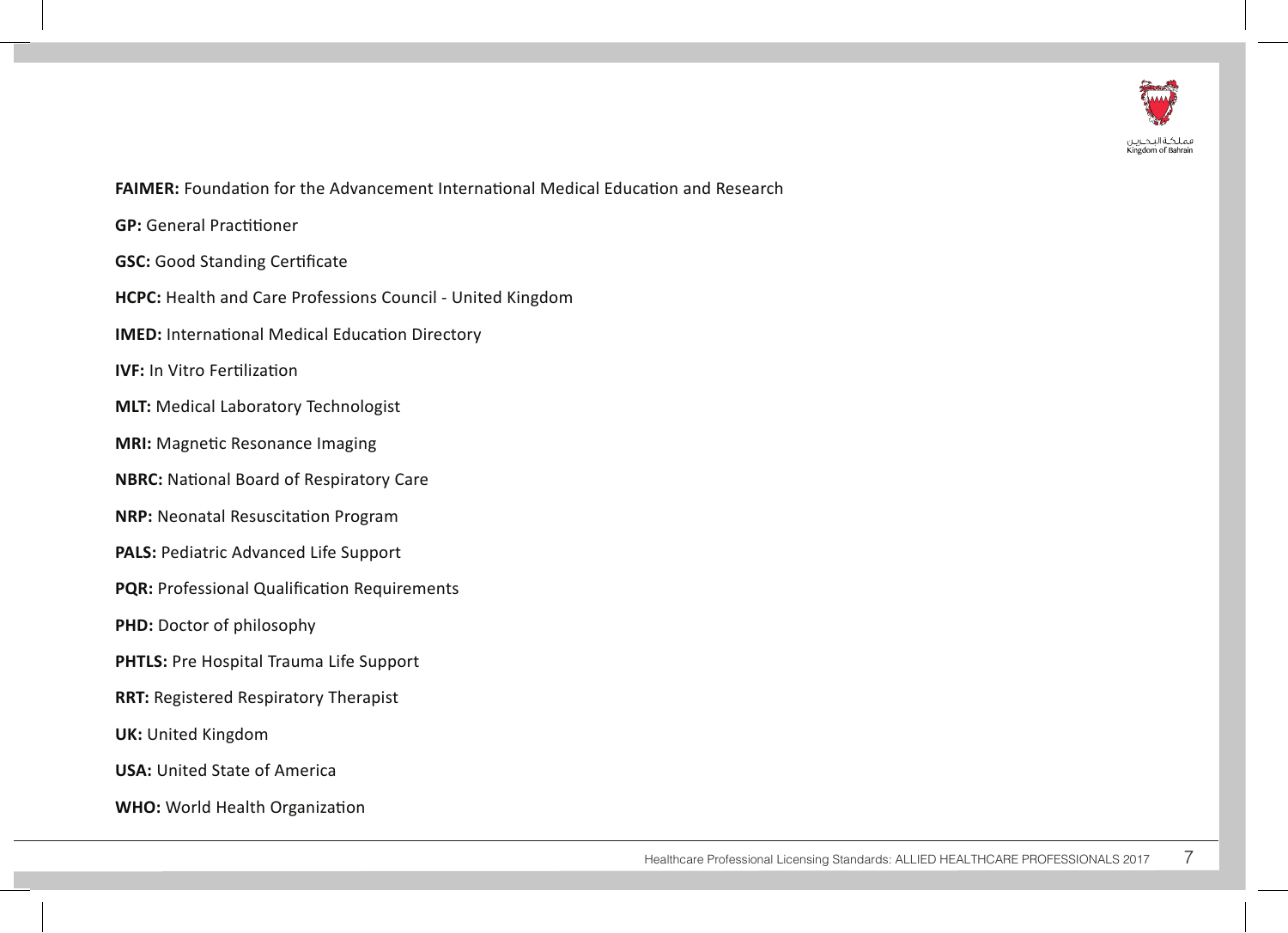

# INTRODUCTION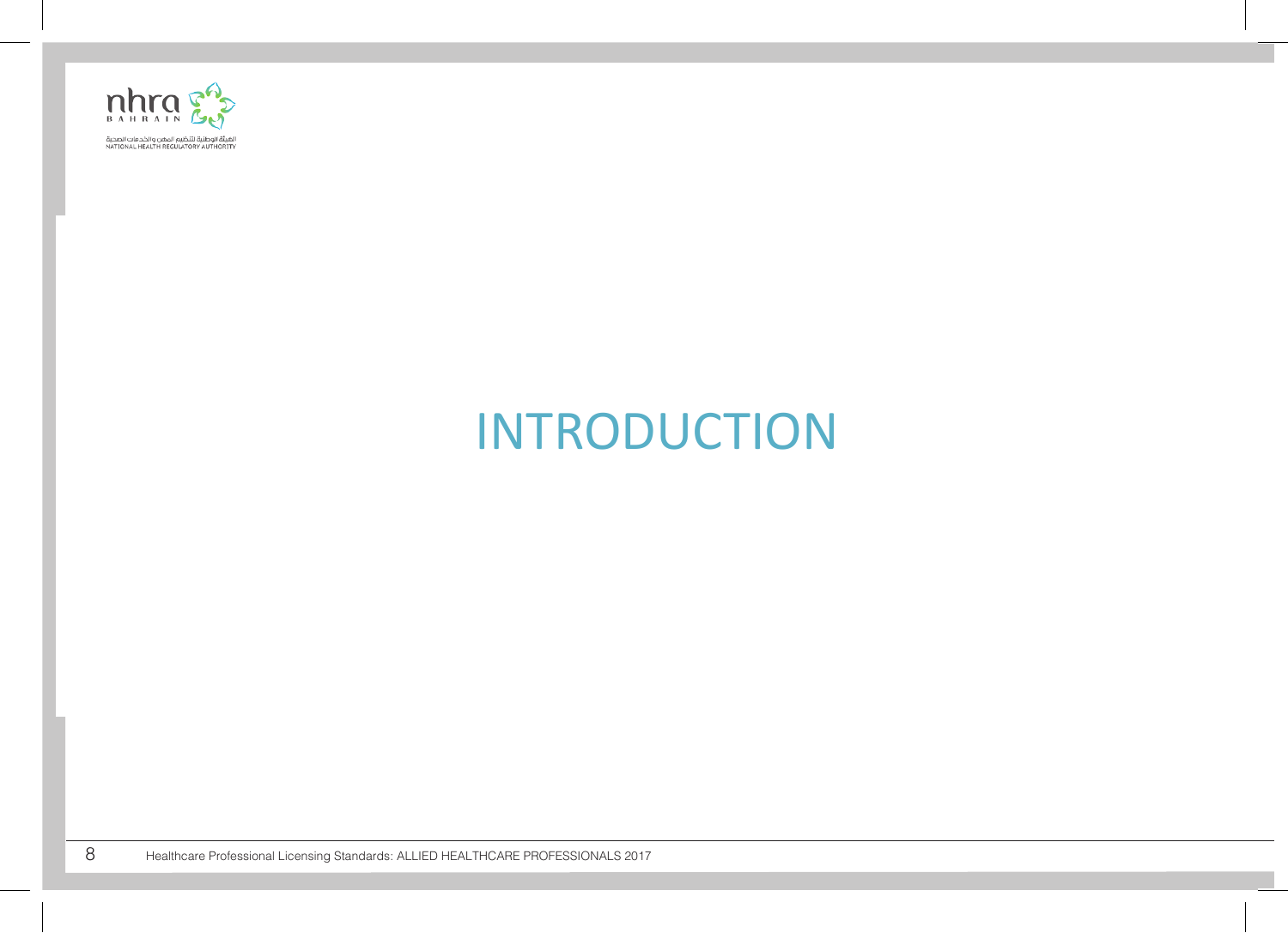

## **Preface:**

The Supreme Council of Health (SCH) in Kingdom of Bahrain is pleased to present the unified Healthcare professionals Qualification Requirements (PQR) which represents a milestone towards fulfilling the kingdom's objectives to improve the healthcare service provision across the country.

This document provides a base for all health care facilities both in the governmental and private sector to assess the documents submitted by applicants within their geographical jurisdiction to ensure safe and competent delivery of services. Moreover, it places an emphasis on educational standards, experience and licensure requirements for healthcare professionals to be licensed to practice safely in Kingdom of Bahrain and in accordance with Bahrain laws and benchmarked international best practices.

The SCH would like to acknowledge the efforts of all individuals who have contributed towards compilation of this document and would like to thank them for their dedicated efforts and assistance.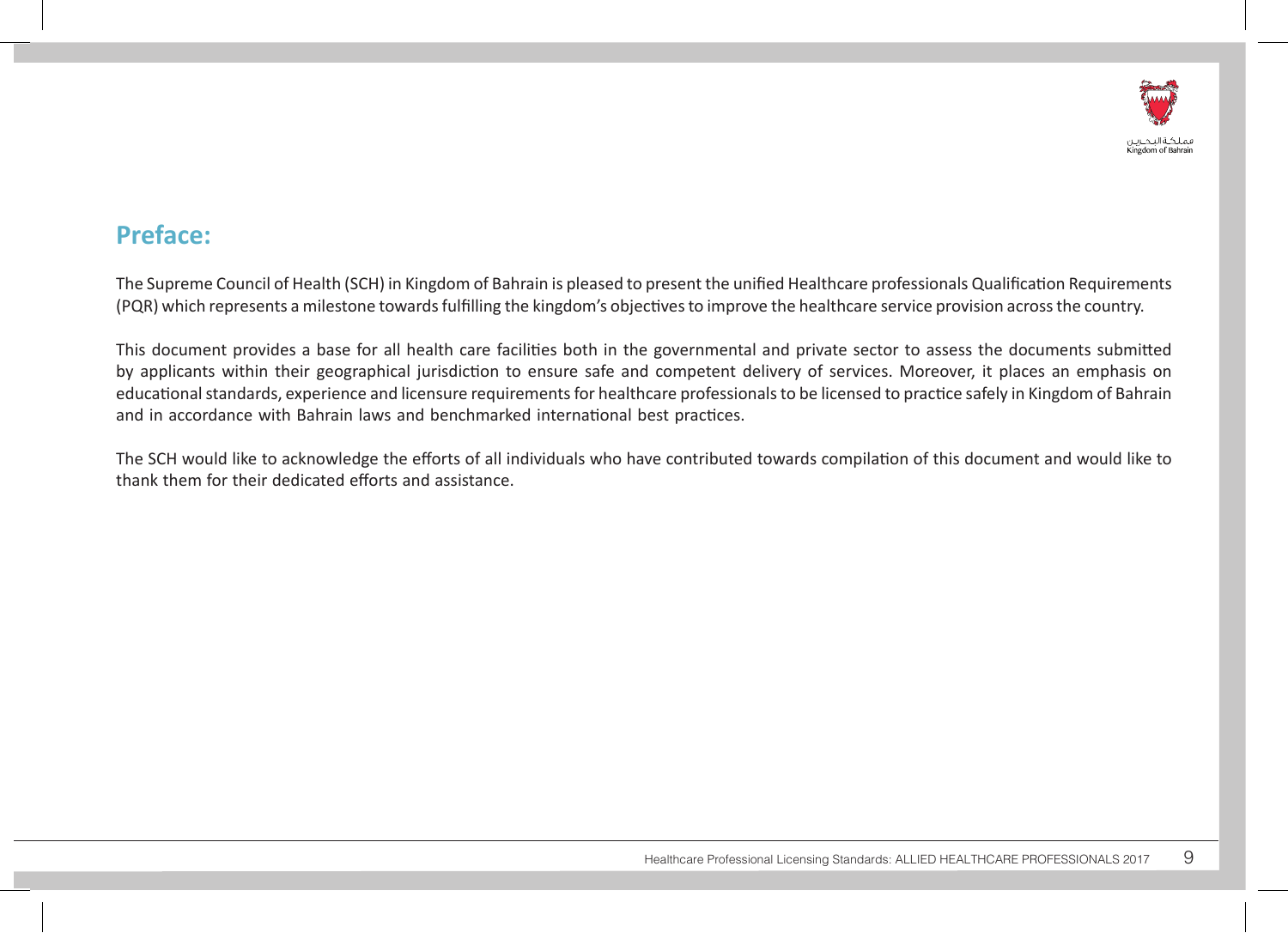

# **11 Licensure General Requirements**

All applicants must fulfill all the following requirements in order to qualify for licensure:

#### **1.1 Educational Qualifications**

- Qualification when needed must be nationally accredited by the Ministry of Education in Bahrain/ Higher Education Council (HEC).
- Qualifications must be issued by institutions/ colleges recognized in home country.
- At the entry level, minimum qualification requirement is high school certificate as per country specific education.
- Qualifications are evaluated in accordance to the following criteria:
	- The country and institution from which the qualification was awarded.
	- The level of national /international recognition of the qualification.
	- The duration and content of study, and the presence of clinical practice/ practical training.
	- Qualifications acquired through honorary nature, correspondence or distance learning are not counted towards the PQR requirements.
- Qualifications not mentioned in this document may be evaluated and reviewed by NHRA which may grant the applicant with the appropriate title.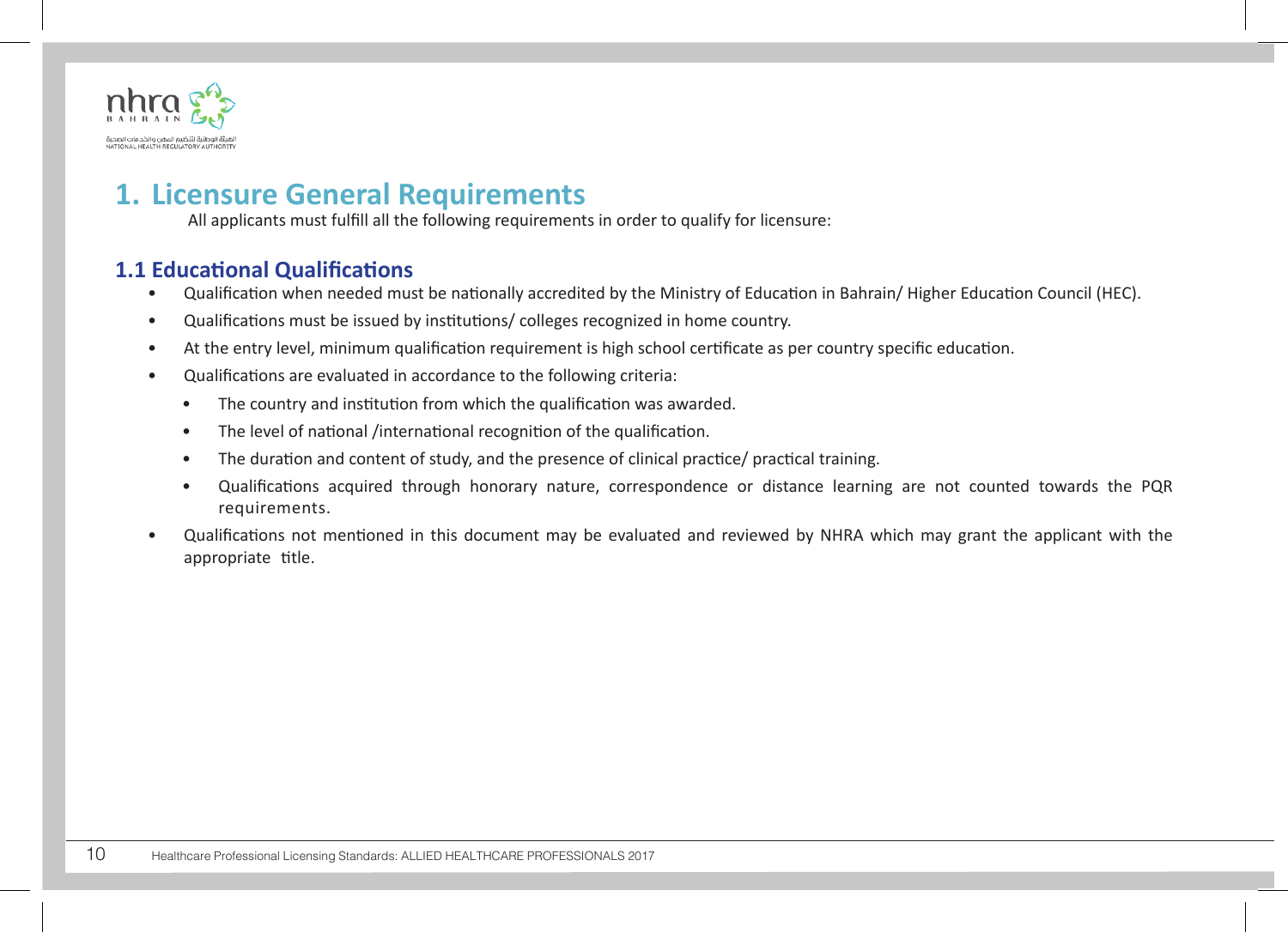

#### **1.2 Professional Experience**

#### *1.2.2: Experience:*

- The applicant's experience must be relevant to the category applied for, and must have been accomplished in an appropriate setting licensed by the professional regulatory and licensing authority in the country of practice.
- Bahraini nationals, new graduates: are exempted from experience requirements for the basic entry level.
- Non Bahraini residents of Bahrain may be exempted from experience requirements for basic entry level after the approval of the Supreme Council of Health.
- All other applicants are required to fulfill experience as per their relevant titles according to the PQR.

#### **1.3 Professional License and Good Standing Status**

- The applicant must be registered and have a valid professional license to practice, or registration (where applicable) from home country and/or country of last employment.
- The applicant must provide evidence of meeting the minimum required experiences for the applied title.
- Good Standing Certificate (GSC) must meet the following requirements:
	- Valid and not older than six (6) months at the time of application for licensure.
	- Issued by the professional regulatory and licensing authority in the country(s) of last employment.
	- NHRA may request more evidence or conduct investigations if deemed necessary to prove the status of good conduct of the healthcare professional.
- The applicant must declare that he/she has never been convicted with any legal cases, medical malpractice during his/her practice of the healthcare profession or he/she is currently under investigation.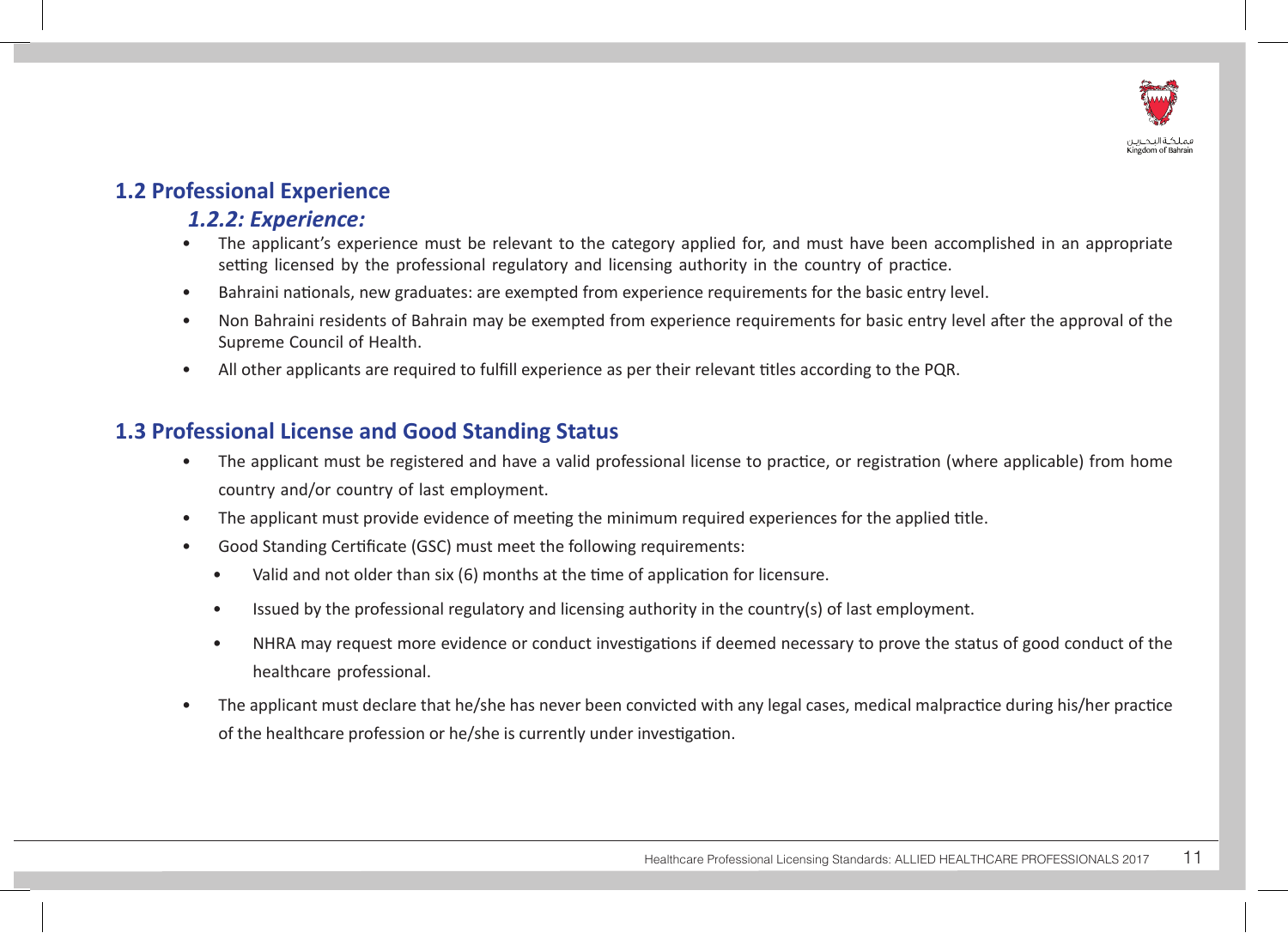

#### **1.4 Primary Source Verification**

- The documents required for licensing shall be verified directly from the original or primary source
- These documents include but not limited to: educational qualification(s), experience certificate(s), professional license(s) and or any other documents deemed necessary by NHRA.

#### **1.5 Licensure examination (BLE)**

#### **1.5.1 BLE is applicable to some professions as indicated by related legislations**

Some optometrists are required to pass NHRA's BLE in order to obtain the professional license in the Kingdom of Bahrain.

#### **1.6 BLE Exemption Policy**

As per decision number 11 for the year 2015 pertaining to the licensure examinations, some optometrists may be exempted from the licensure examination:

- 1. Applicants who hold higher specialization qualifications (Master's degrees as a minimum).
- 2. Bahraini or GCC nationals who hold a valid GCC License.
- 3. Applicants who have 3 years of clinical experience.

Please note that all licensure examinations dates are fixed and available on NHRA website.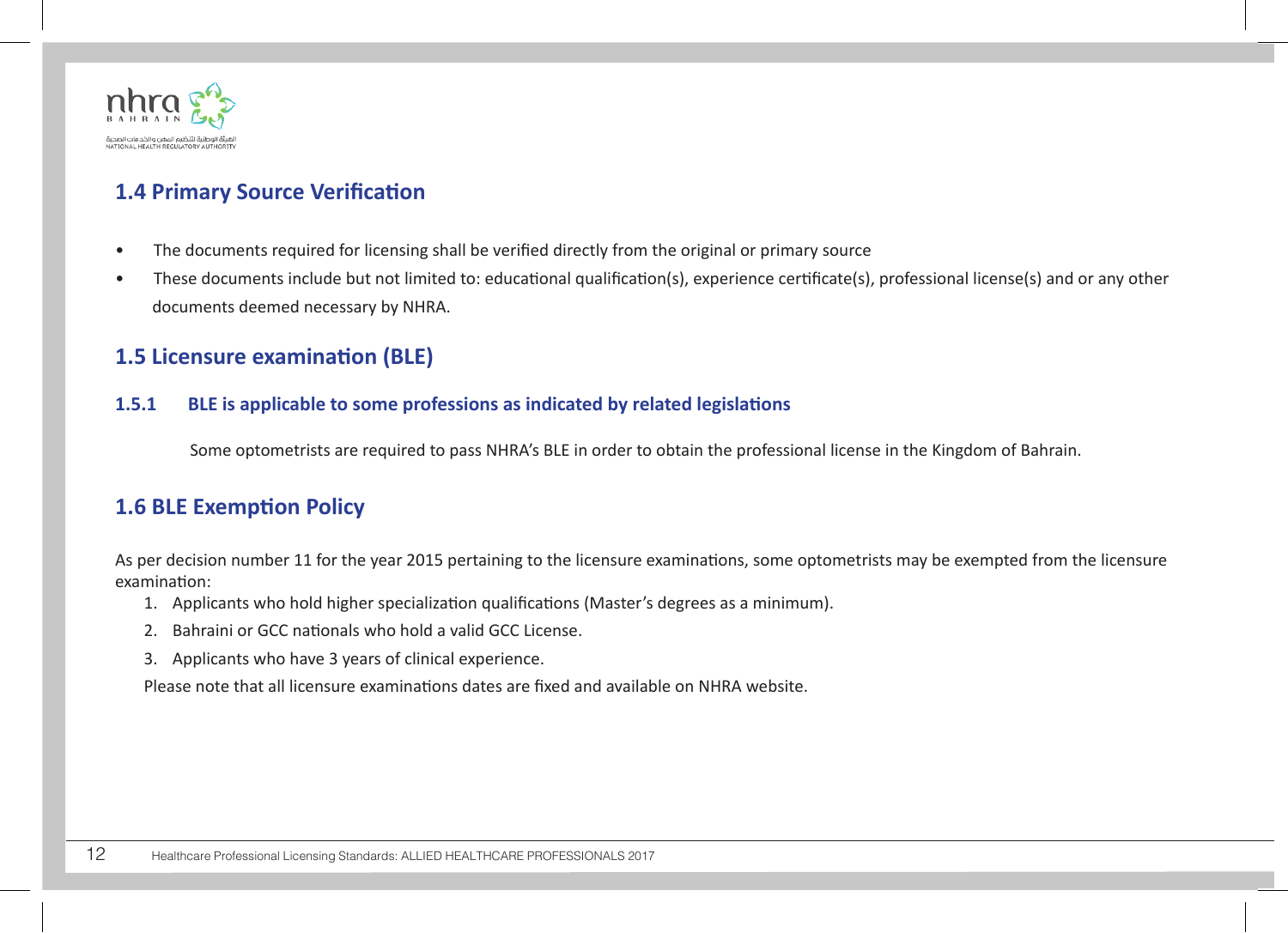

#### **1.7 Examination Attempts**

- 1.7.1 Applicant may attempt the licensure examination four consecutive time provided that the attempts are done within a maximum of three years from the date of the first attempt.
- 1.7.2 An applicant who fails four consecutive times is required to go through a period of training of no less than six months in a licensed facility and to provide proof of completion of this training. For physicians the training should cover the basic medical fields including medicine, surgery, pediatrics, and obstetrics & gynecology which should cover at least four months of the total training period required.
- 1.7.3 After proof of completion of training, the applicant may attempt the licensure examination twice provided that the attempts are within two years from the date of completion of the training period.

#### **1.8 Dicountinutity of Practice**

This section applies to Bahrainis ONLY and Non Bahraini if residence of Bahrain.

- Healthcare professionals who have a gap of practice of at least two (2) years and opting to be licensed in Kingdom of Bahrain must follow the CME/CPD requirements below
- All CME/CPD credits must be related to practice specialty of the healthcare professional, and according to the CME/CPD specific requirements of NHRA.
- All applicants are required to complete a clinical training program which shall be determined by NHRA in the specialty field.
- All clinical training programs shall be carried out in an approved practice setting by NHRA.
- All applicants after completion of CME/CPD credits and clinical training program are required to pass NHRA licensure assessment to obtain the license to practice.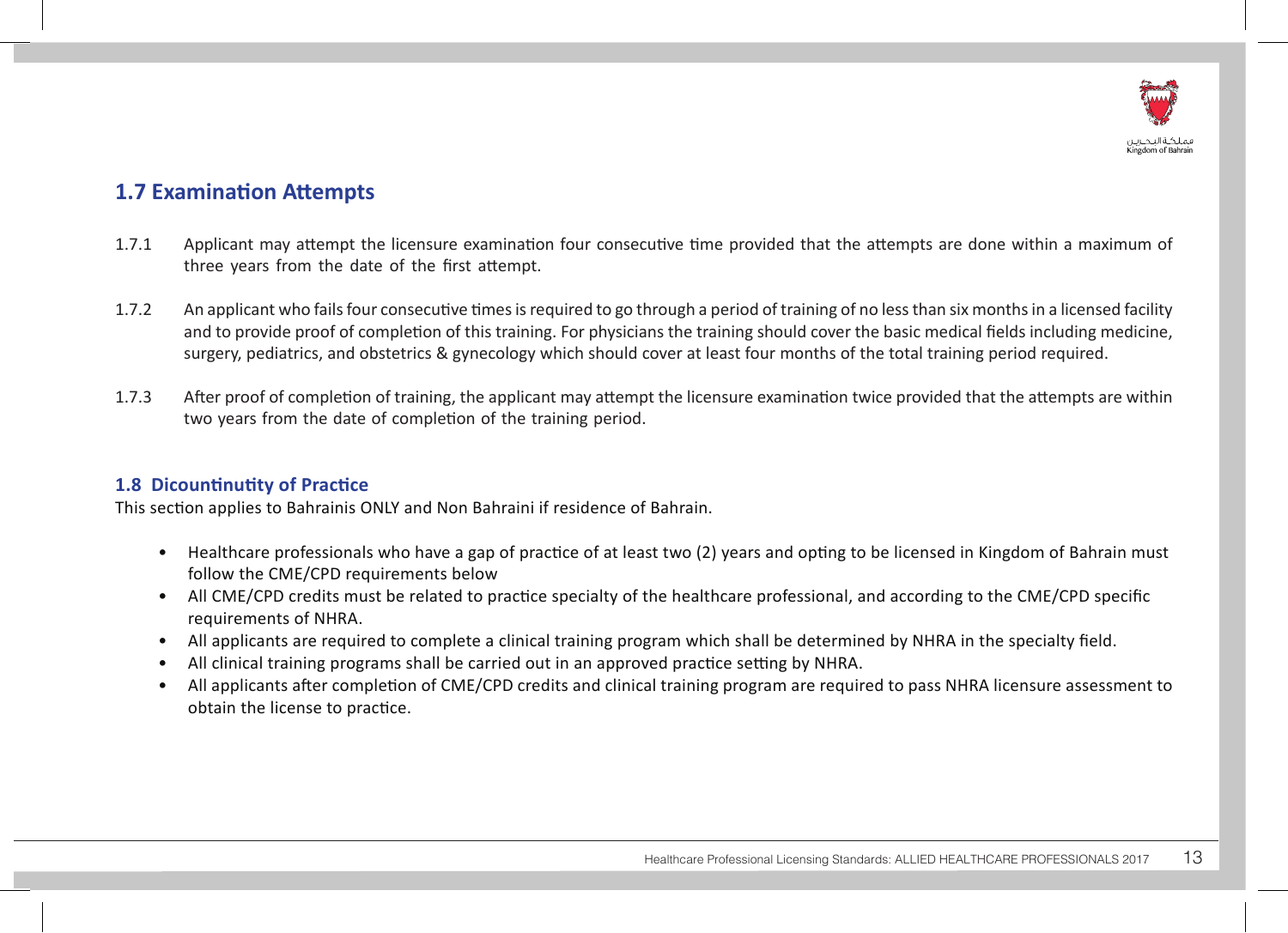

| <b>Gap of Practice</b>             | <b>CAM</b>                                      |
|------------------------------------|-------------------------------------------------|
| From two to less than three years  | • 20 CME/CPD credits<br>• 6 months of training  |
| From three to less than four years | • 30 CME/CPD credits<br>• 8 months of training  |
| From Four to less than Five years  | • 40 CME/CPD credits<br>• 10 months of training |
| From Five years onwards            | • 50 CME/CPD credits<br>• 12 months of training |

# **2. Renewal of Licenses**

• Allied Healthcare Professionals practioners must accumulate 10 CME/CPD hours annually. CME/CPD must be relevant to the field of the speciality.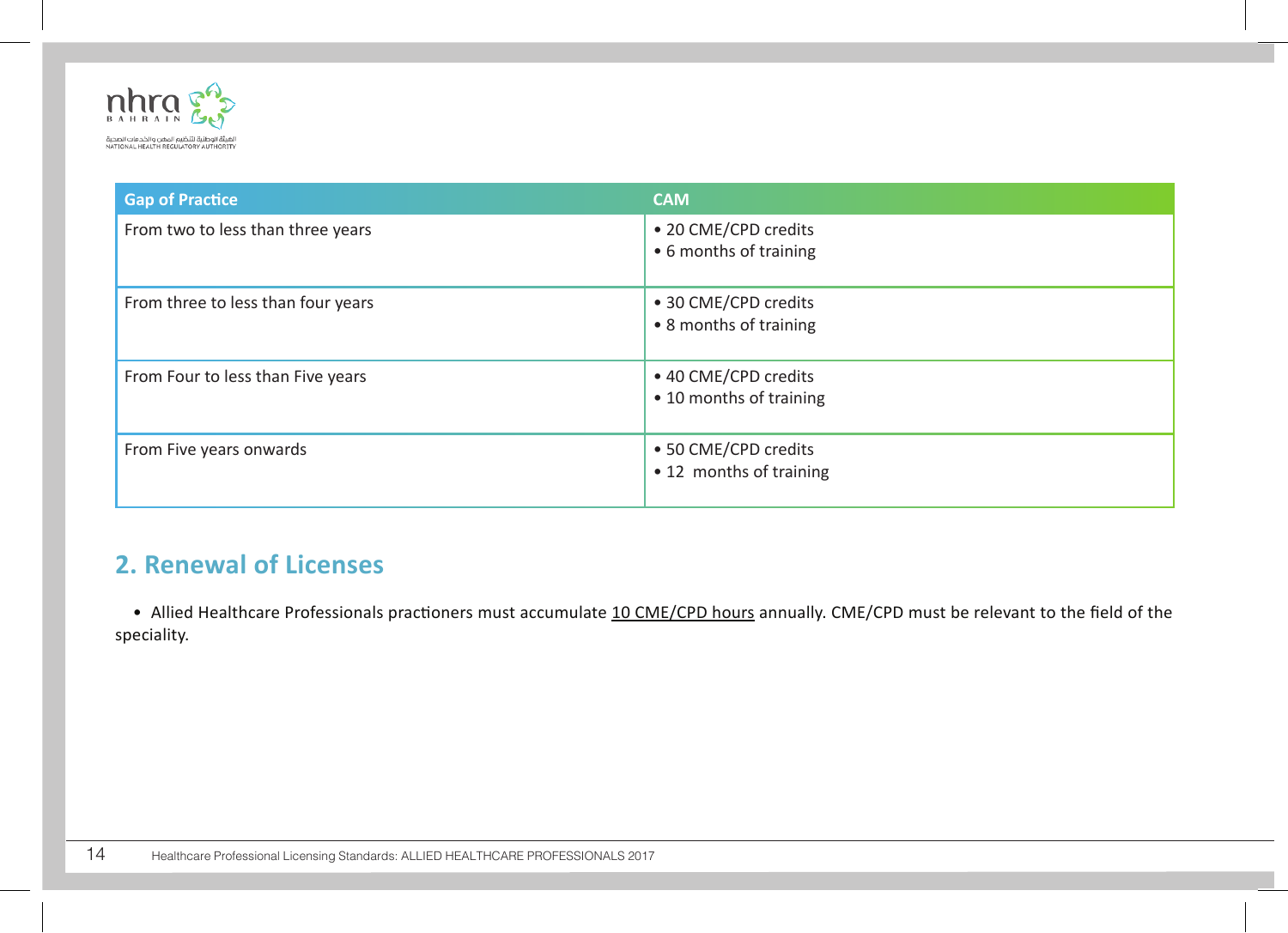

# **3. General Comments:**

- License categories are independent from employment grade and titles.
- Health care facilities may not employ a health care professional at a higher category than that given by NHRA.
- NHRA reserves the right to re-evaluate any healthcare professional should the need arise.
- License can be renewed up to a maximum of 5 years each time.
- All professionals holding administrative, academic, and other non-clinical positions will not be licensed by NHRA unless they prove continuity of clinical practice.
- These standards shall be reviewed once every three years.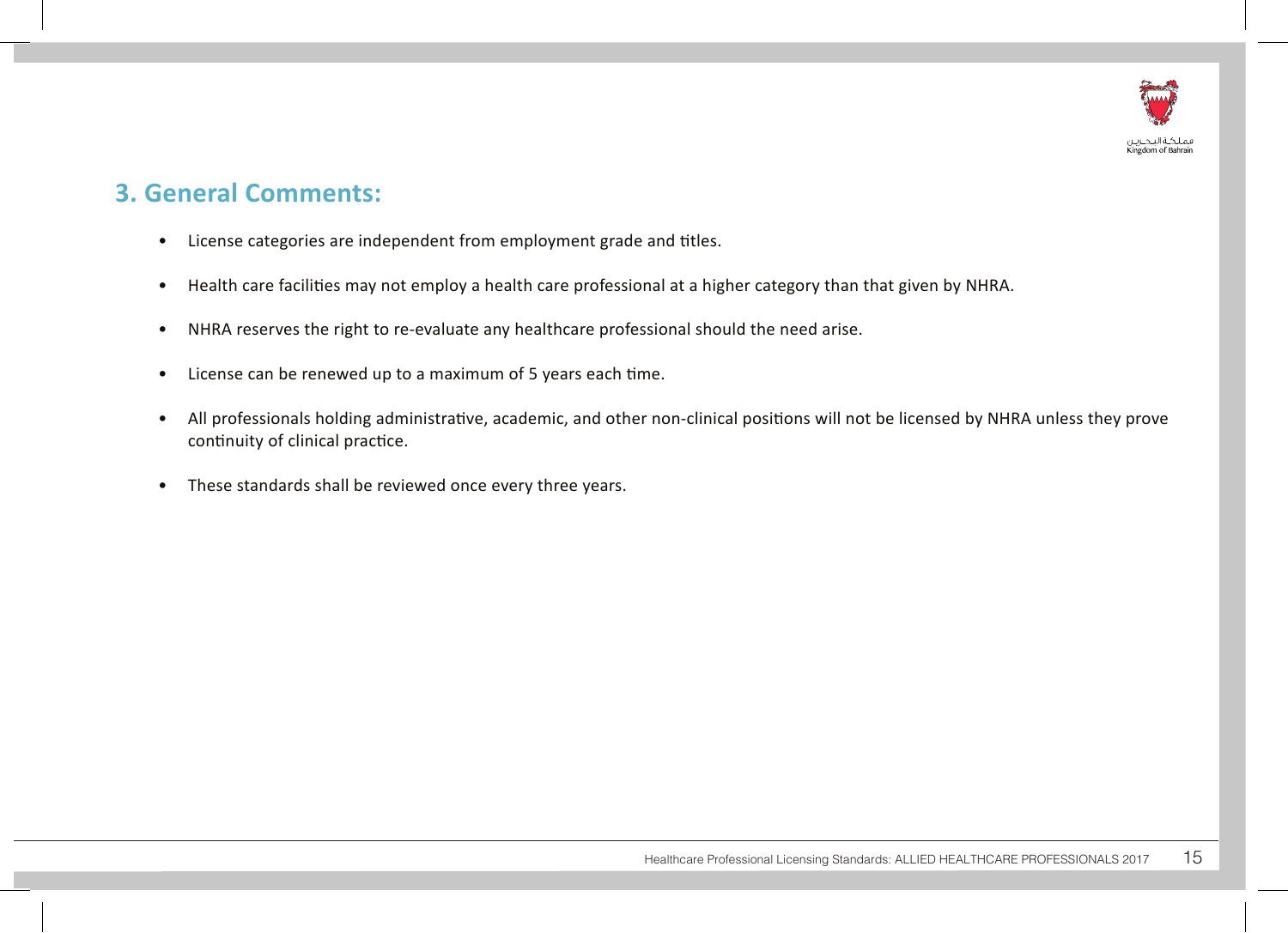

# **Requirements and Considerations**

#### **Allied Healthcare Professionals Licensure Requirements**

All allied health professionals applying for licensure must fulfill the following requirements in addition to all the requirements mentioned in chapter one:

- Must be graduates from National and/ or International recognized college/University.

- Master degree or PhD (in the area of specialty) will reduce one (1) year from the required experience for licensing provided that the Master's PhD degree is not mandatory to obtain the selected title.

- Qualifications acquired through honorary nature, correspondence or distance learning are not counted towards the PQR requirements.

- Non Bahraini residents of Bahrain may be exempted from experience requirements for basic entry level after the approval of the Supreme Council of Health.

- Non- Bahraini Applicants must hold a valid License/ Registration to practice in their home country and/or country of last employment (where applicable).

- Allied Health Assistants cannot work independently and shall work under a licensed Allied Healthcare professional.

- All categorized technicians should work under supervision of an MD doctor in medicine/ technologists.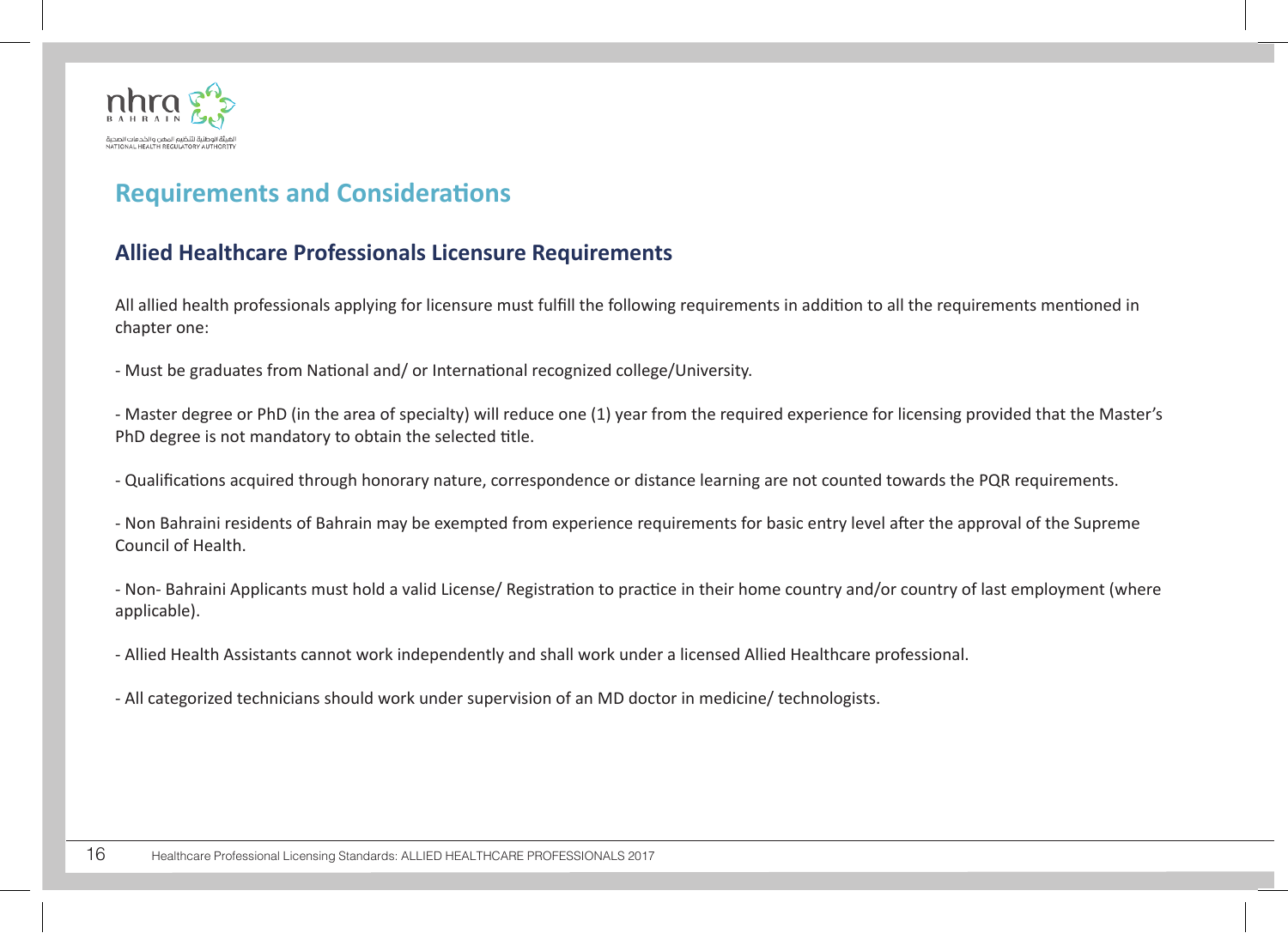

#### **Qualification and Experience Requirements for Allied Healthcare professional**

# **1. Anesthesia**

| <b>Title</b>                    | <b>Qualifications</b>                                                                                                                                                                         | <b>Experience (For Non Bahrainis)</b>                                  |
|---------------------------------|-----------------------------------------------------------------------------------------------------------------------------------------------------------------------------------------------|------------------------------------------------------------------------|
| Anesthesia                      | Bachelor degree in Anesthesia technology (minimum 3 years course<br>duration), or Operation Theatre and Anesthesia Technology, or<br>Medical Technology (major: OT and Anesthesia Technology) | Minimum of 2 years' experience post qualification in related<br>field. |
| <b>Technologist</b>             | Registered Nurse or Respiratory therapist<br>And Completion of post graduate anesthesia certification from a<br>nationally recognized program.                                                |                                                                        |
| Anesthesia<br><b>Technician</b> | Anesthesia Technician Program with minimum (2) years duration                                                                                                                                 | Minimum of 2 year experience post qualification in related<br>field.   |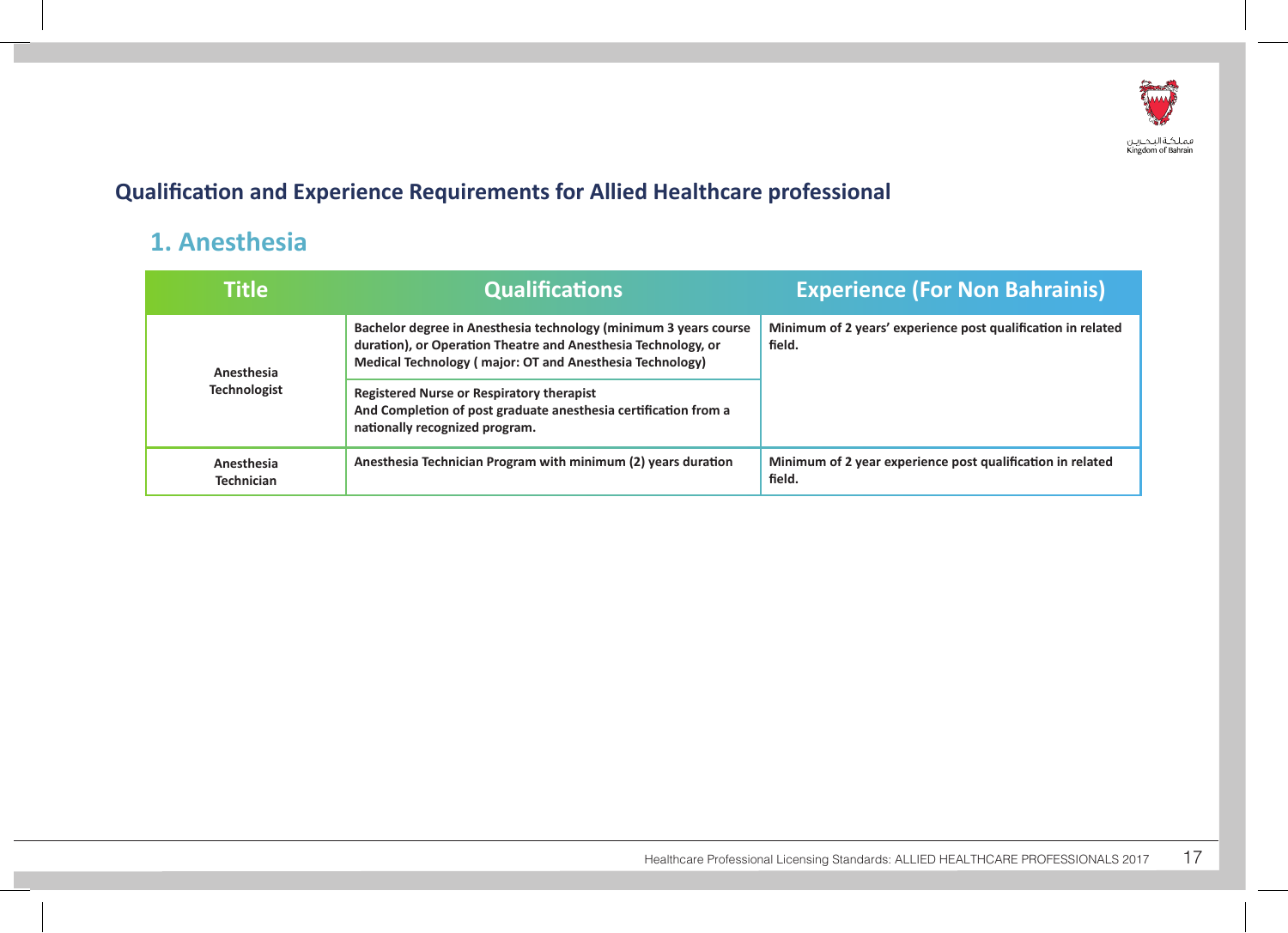

#### **2. Assisted Reproductive Technology (ART)**

| Title                                          | <b>Qualifications</b>                                                                                                                    |       | <b>Experience (For Non Bahrainis)</b>                        |
|------------------------------------------------|------------------------------------------------------------------------------------------------------------------------------------------|-------|--------------------------------------------------------------|
| Embryologist<br>Also Known as IVF Technologist | Bachelor's degree in Medical laboratory science or<br>Applied Science* with emphasis in Human<br>Embryology from a recognized university | field | Minimum of 2 years' experience post qualification in related |

\*Note: Applied Science include the following:

- Cell Biology
- Developmental Biology
- Embryology
- Human Reproductive Biology
- Medical Laboratory Technology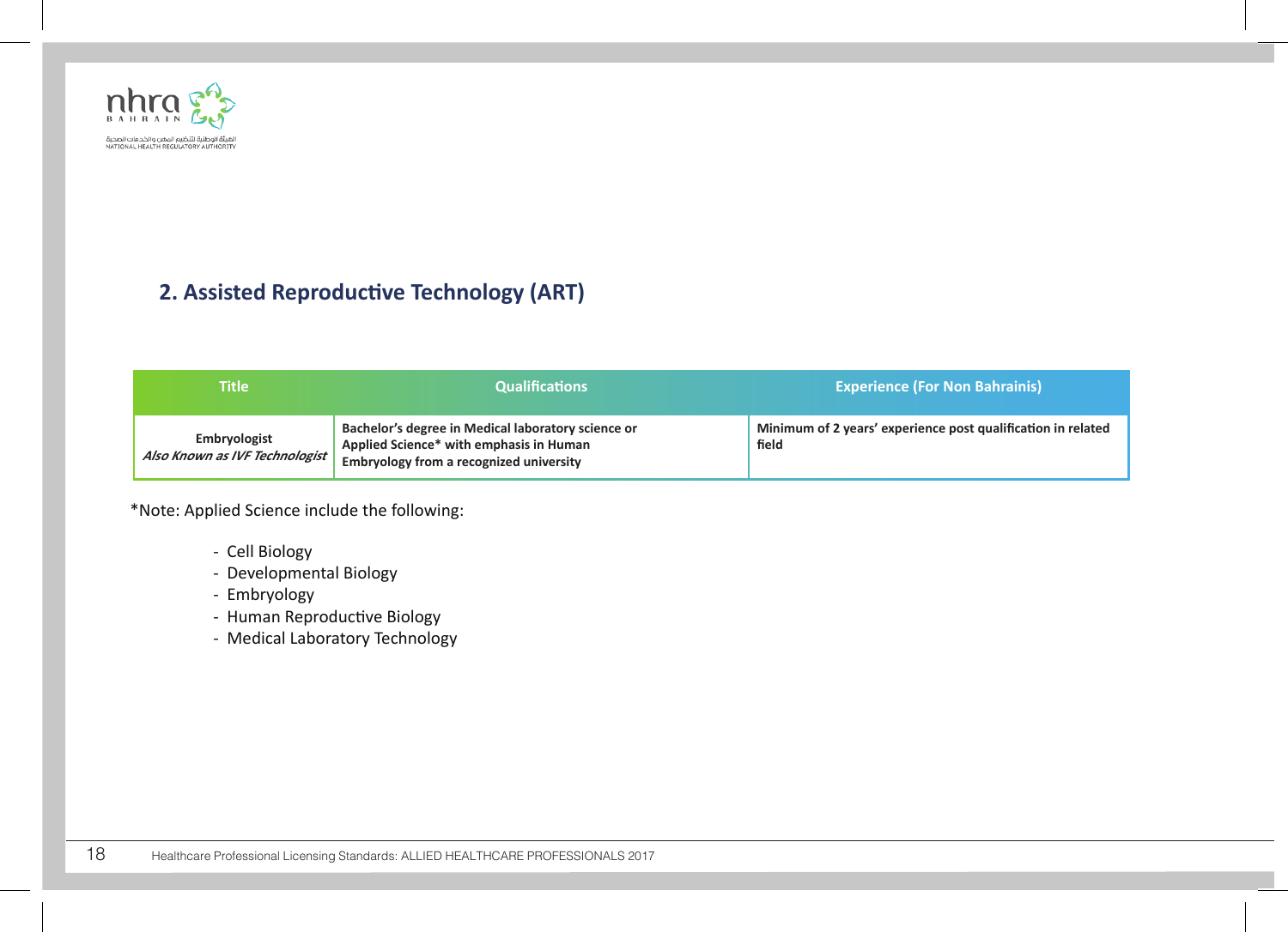

#### **3. Audiology**

| <b>Title</b>            | <b>Qualifications</b>                  | <b>Experience (For Non Bahrainis)</b>                                                                                                 |
|-------------------------|----------------------------------------|---------------------------------------------------------------------------------------------------------------------------------------|
| Audiologist             | Bachelor of Science (BSc) in Audiology | Two (2) years' experience post qualification in the field of<br>Audiology Sciences in a hospital, clinic or rehabilitation<br>setting |
| Audiology<br>technician | Two (2) years diploma in Audiology     | Two (2) years' experience post qualification in the field of<br>Audiology Sciences in a hospital, clinic or rehabilitation<br>setting |

#### **4. Cardiac Perfusion**

| <b>Title</b> | <b>Qualifications</b>                                                                                                                                                                                                          |  | <b>Experience (For Non Bahrainis)</b>                                                          |
|--------------|--------------------------------------------------------------------------------------------------------------------------------------------------------------------------------------------------------------------------------|--|------------------------------------------------------------------------------------------------|
| Perfusionist | Bachelor degree in perfusion from an accredited institution<br>or<br>Bachelor degree in cardiovascular technology<br>And<br>Post graduate diploma or certificate in perfusion technology<br>with minimum one (1) year duration |  | Two (2) years' practical experience post<br>certification as Per fusionist in hospital setting |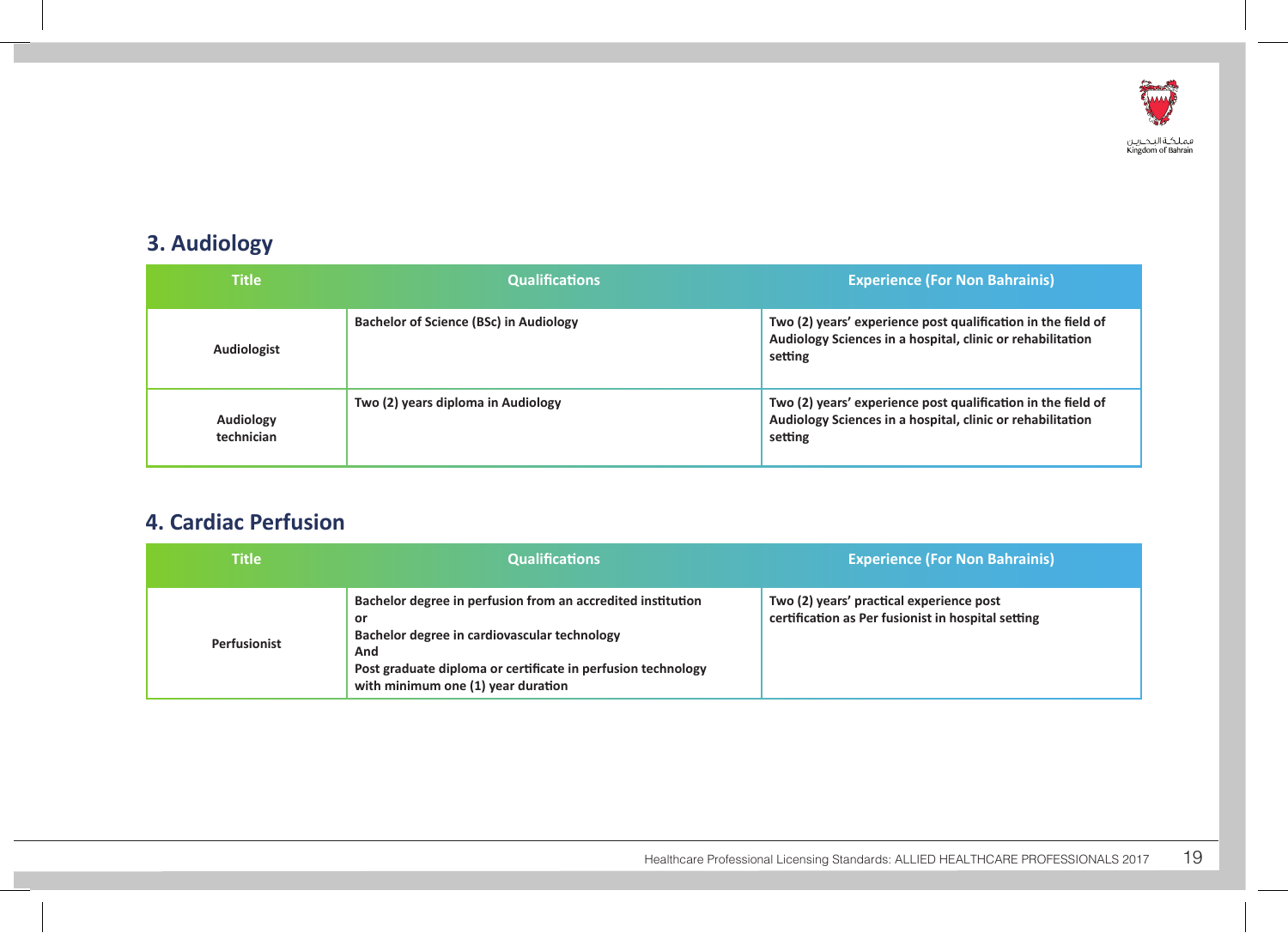

#### **5. Cardiovascular Technology**

| <b>Title</b>                          | <b>Qualifications</b>                                                                                           | <b>Experience (For Non Bahrainis)</b>                                 |
|---------------------------------------|-----------------------------------------------------------------------------------------------------------------|-----------------------------------------------------------------------|
| Cardiovascular<br><b>Technologist</b> | BSc degree in Cardiovascular program                                                                            | Two (2) years' experience post certification in the related field     |
| Cardiovascular<br>Technician          | Cardiovascular program of minimum two (2) years course<br>duration / Diploma                                    | Two (2) years' experience post certification in the related field     |
| <b>ECG Technician</b>                 | Successful completion of one (1) year certificate in ECG program<br>or Nursing degree with ECG training program | Two (2) years' experience post certification in the related<br>field. |

#### Cardiovascular Technologist/Technicians Licensing Titles

| <b>Licensing Titles</b>           |  |
|-----------------------------------|--|
| <b>Catheterization Laboratory</b> |  |
| ECG                               |  |
| Echo cardiographer                |  |
| Vascular                          |  |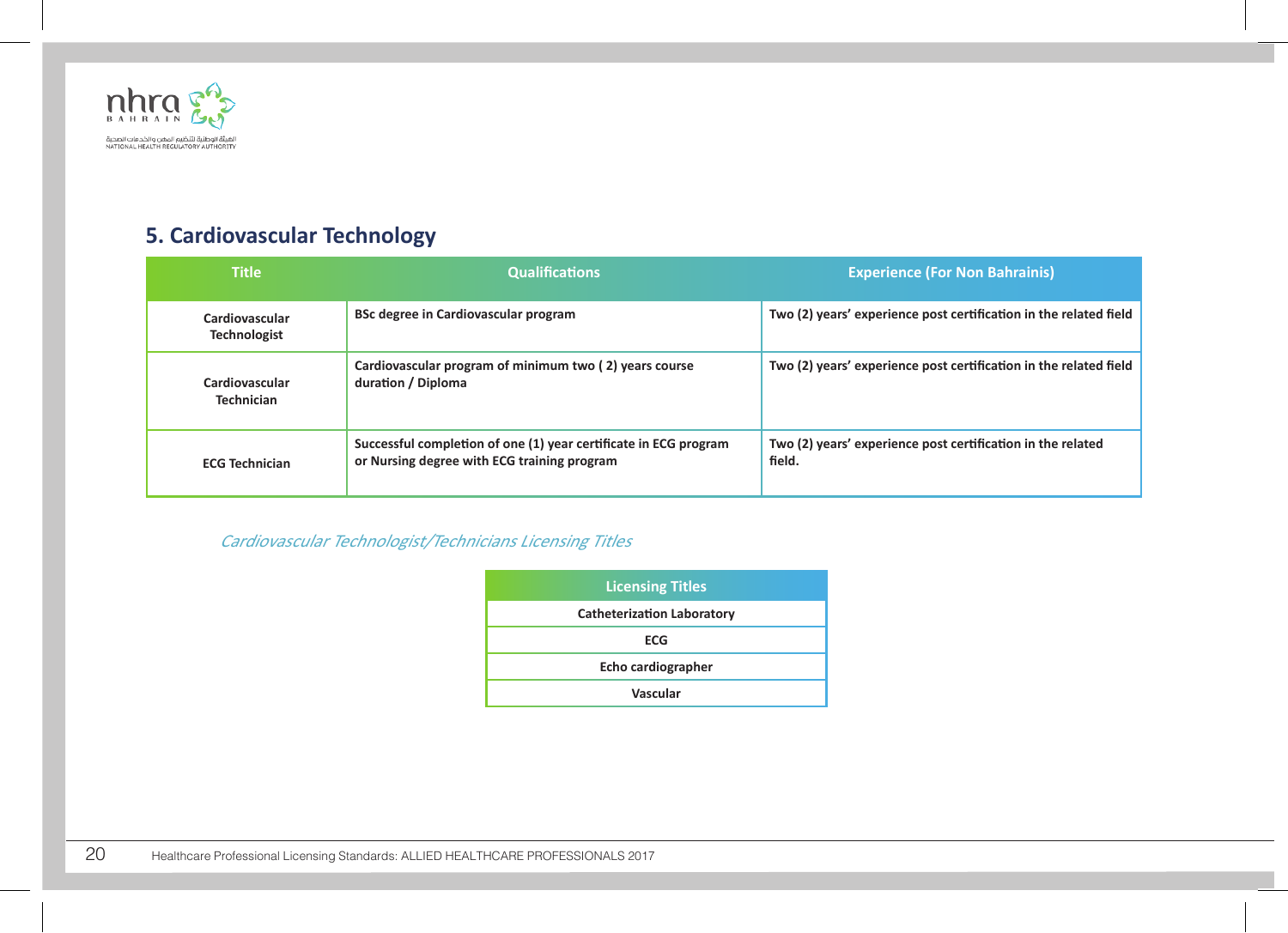

#### **6. Cast Technician**

| Title :                | <b>Qualifications</b>                                                                                                                                                   | <b>Experience (For Non Bahrainis)</b>                             |
|------------------------|-------------------------------------------------------------------------------------------------------------------------------------------------------------------------|-------------------------------------------------------------------|
| <b>Cast Technician</b> | Higher Secondary School or its equivalent<br>And<br>Diploma of a minimum of 2 years or Certificate of completion of<br>relevant training course of a minimum of 2 years | Two (2) years' experience post certification in the related field |

## **7. Central Sterile Services (CSS)**

| <b>Title</b>          | <b>Qualifications</b>                                                                                   | <b>Experience (For Non Bahrainis)</b>          |
|-----------------------|---------------------------------------------------------------------------------------------------------|------------------------------------------------|
| <b>CSS Technician</b> | Associate Degree in CSS technology of minimum Two (2) years'<br>course duration                         | Two (2) years' experience in the related field |
|                       | Diploma in Nursing with Certification in CSS technology                                                 |                                                |
| <b>CSS Aid</b>        | <b>Completion of Higher Secondary School</b><br>And<br>Certificate confirming on job practical training | Two (2) years' experience in related field     |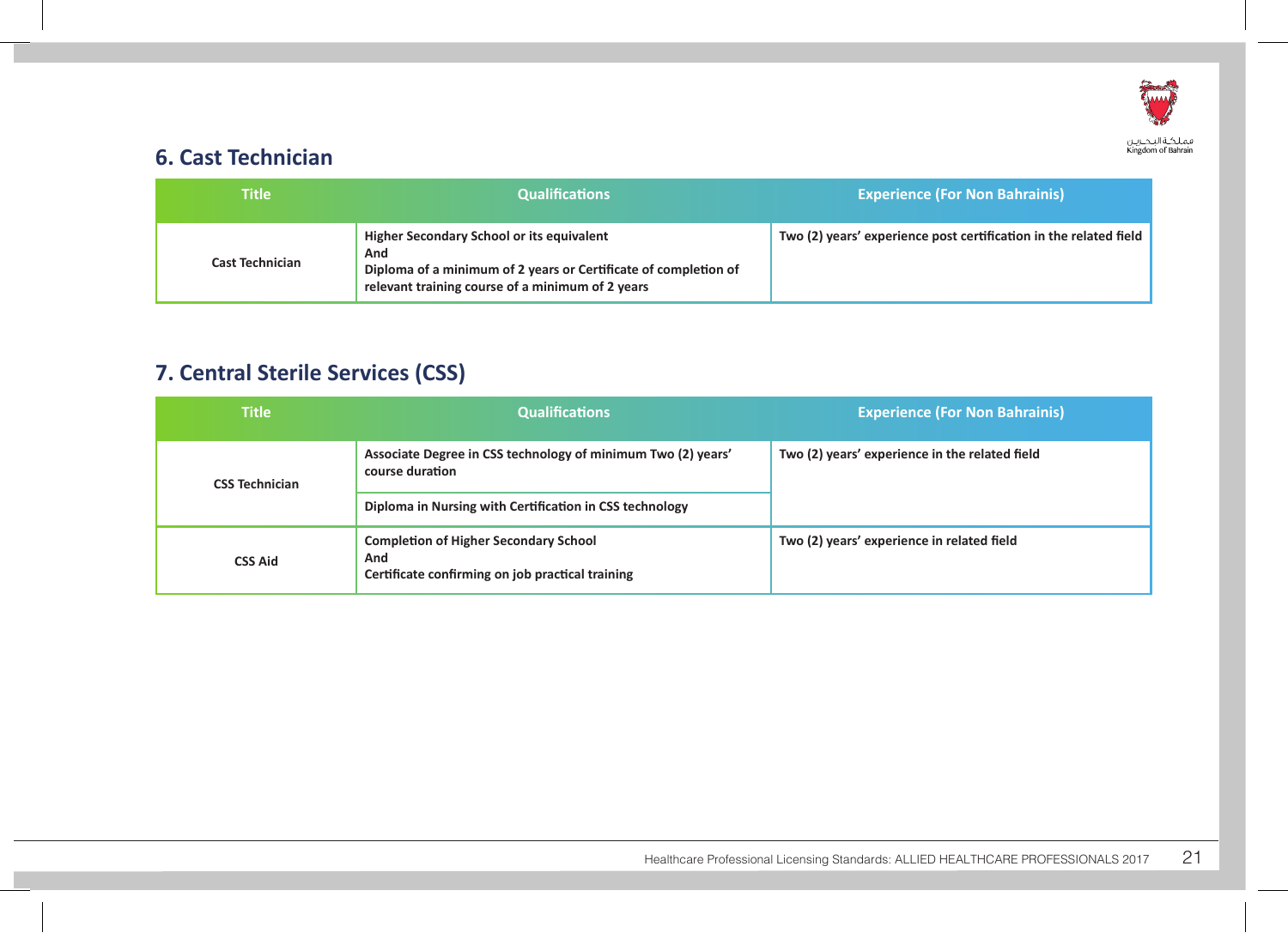

#### **8. Clinical Dietetics and Nutrition**

| Title                       | <b>Qualifications</b>                                                                                                | <b>Experience (For Non Bahrainis)</b>                                            |  |
|-----------------------------|----------------------------------------------------------------------------------------------------------------------|----------------------------------------------------------------------------------|--|
|                             | <b>Bachelor of Science in Dietetics</b>                                                                              | Two (2) years' experience as clinical dietician in a health<br>facility          |  |
| <b>Dietician</b>            | Bachelor degree in a health Science with a major in Nutrition<br>(Please see table below) And Master's in Dietetics. |                                                                                  |  |
| <b>Nutritionist</b>         | <b>Bachelor of Science in Nutrition/Public Health Nutrition</b>                                                      | Two (2) years' experience post certification in the field of<br><b>Nutrition</b> |  |
| <b>Nutrition Technician</b> | Diploma degree in Nutrition not less than 2 years                                                                    | Two (2) years' experience                                                        |  |

#### Examples of Equivalent Qualifications in Clinical Dietics and Nutrition

| Qualification                                                                                          | <b>Clinical Dietetics</b> | <b>Clinical Dietetics</b> |
|--------------------------------------------------------------------------------------------------------|---------------------------|---------------------------|
| <b>Bachelor of Science in Dietetics</b>                                                                | V                         |                           |
| <b>Bachelor of Science in Nutrition and Dietetics</b>                                                  | V                         |                           |
| <b>Bachelor of Science in Clinical Nutrition and Dietetics</b>                                         | V                         |                           |
| <b>Bachelor of Science in Food and Nutrition</b>                                                       |                           | V                         |
| <b>Bachelor of Science in Nutrition</b>                                                                |                           | V                         |
| Bachelor of Science in Nutrition and Food Technology                                                   |                           | V                         |
| <b>Bachelor of Health Science (Major Nutrition)</b>                                                    |                           | $\mathbf{v}$              |
| Bachelor of Arid land agriculture/ Food Nutrition from the UAE<br>University (Faculty of Food Systems) |                           | V                         |
| Bachelor in Food Science/ Food Service Systems Management                                              |                           | V                         |
| <b>Bachelor in Home Science (Major Nutrition)</b>                                                      |                           | V                         |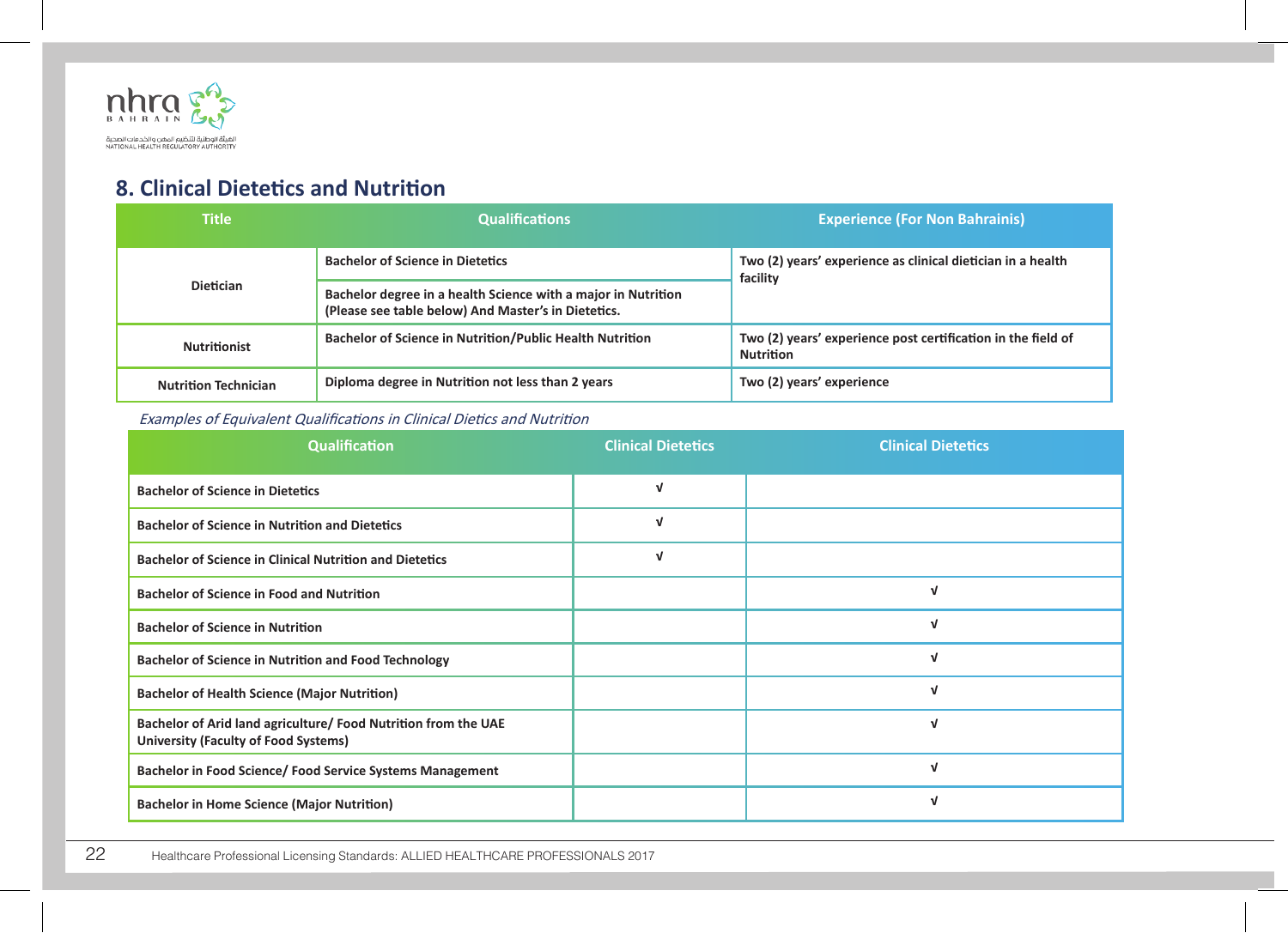

#### **9. Dental Clinical Support**

| <b>Title</b>                 | <b>Qualifications</b>                                                                                                       | <b>Experience (For Non Bahrainis)</b>                                                        |  |  |
|------------------------------|-----------------------------------------------------------------------------------------------------------------------------|----------------------------------------------------------------------------------------------|--|--|
|                              | Diploma in Dental Assistant or Dental Nursing<br>(course duration minimum two (2) years) or its<br>equivalent certification | Minimum of one (1) year experience post certification in<br>related field for Non-Bahraini's |  |  |
| <b>Dental Assistant</b>      | For Bahrain's only, high school plus 4-6 months<br>training course as minimum                                               | Minimum two (2) years' experience in the related Field for<br>Non-Bahraini's                 |  |  |
|                              | Completion of bachelor degree in dental hygiene                                                                             | Minimum of two (2) years' experience post certification in<br>related field                  |  |  |
| <b>Dental Hygienist</b>      | Completion of associate degree/diploma in dental hygiene<br>(course duration minimum two (2) years)                         | Minimum of 3 years' experience post certification in related<br>field                        |  |  |
| <b>Dental Lab Technician</b> | <b>BSc in Dental Laboratory Technology</b>                                                                                  | Minimum of two (2) years' experience post certification in<br>related field                  |  |  |
|                              | Completion of an accredited program in Dental Laboratory<br>Technology (minimum of two (2) years course duration)           | Minimum of four (4) years' experience post certification in<br>related field                 |  |  |

\* Nurses requesting to work as dental assistants will be licensed as general nurses with a privilege to work as a dental assistant. Upon renewal of the license they will be required to fulfill the CPD requirements of general nurses.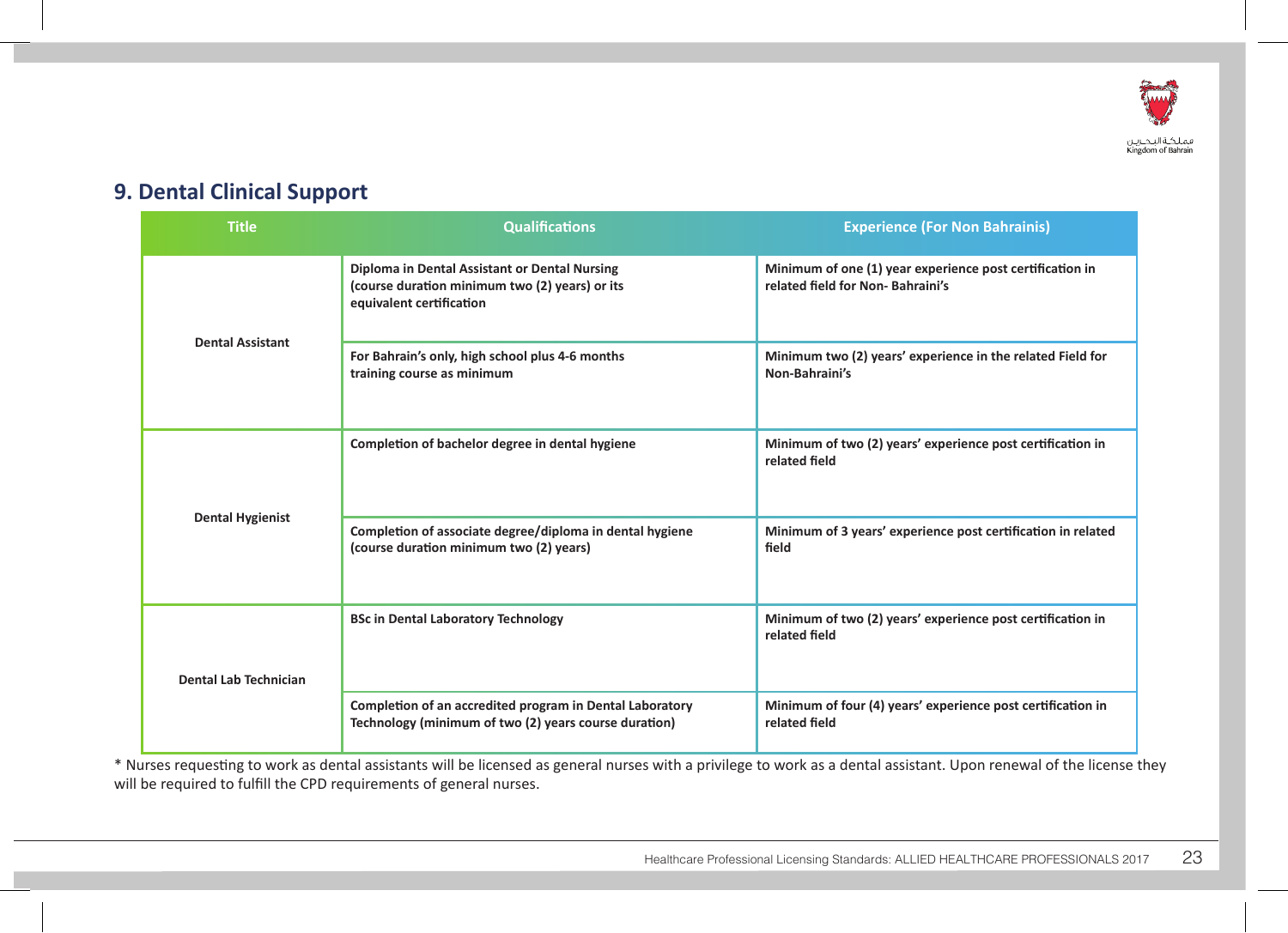

#### **10. Electro- Neurodiagnostics**

| <b>Title</b>                                 | <b>Qualifications</b>                                                                                                                                                                | <b>Experience (For Non Bahrainis)</b>                                                       |  |
|----------------------------------------------|--------------------------------------------------------------------------------------------------------------------------------------------------------------------------------------|---------------------------------------------------------------------------------------------|--|
| Electro-neurodiagnostics<br>technologist     | Bachelor Degree in the field of Applied Sciences Majoring in<br>Neurophysiology or Neurophysiology or<br>Biophysics/Physiology or equivalent with minimum three (3)<br>years diploma | 1 year experience post certification in relevant experience in<br>hospital setting          |  |
| <b>Neurodiagnostics</b><br><b>Technician</b> | Completion of Secondary School or its equivalent<br>And<br>One year accredited certification program                                                                                 | Two (2) years' experience post certification in relevant<br>experience in hospital setting. |  |

Electro-Neurodiagnostics Technologist Titles:

| <b>Licensing Titles</b>         |  |
|---------------------------------|--|
| <b>Electro-Neurodiagnostics</b> |  |
| EEG                             |  |
| <b>EMG</b>                      |  |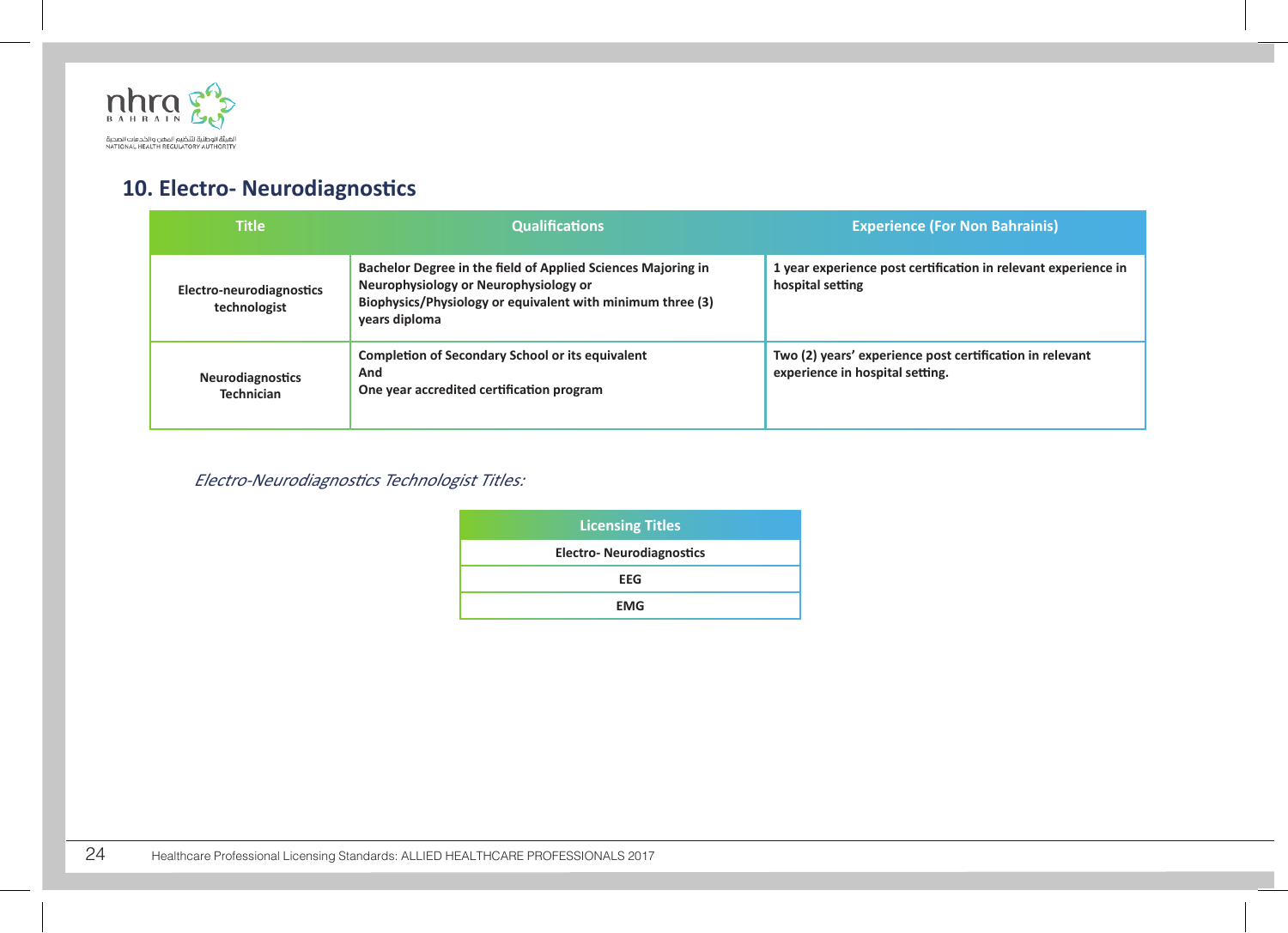

## **11. Emergency Medical Services**

| <b>Title</b>                                        | <b>Qualifications</b>                                                                                                                                                                                                                                                                                                                                                                                                           | <b>Experience (For Non Bahrainis)</b> |  |  |
|-----------------------------------------------------|---------------------------------------------------------------------------------------------------------------------------------------------------------------------------------------------------------------------------------------------------------------------------------------------------------------------------------------------------------------------------------------------------------------------------------|---------------------------------------|--|--|
| <b>Emergency Medical Technician</b><br>(EMT) -Basic | <b>Internationally recognized EMT-Basic</b><br>course or equivalent with minimum four (4)<br>weeks duration<br>And<br><b>Valid BLS and BTLS Certification</b>                                                                                                                                                                                                                                                                   | Two (2) year experience               |  |  |
| <b>EMT-Intermediate</b>                             | Internationally recognized EMT-I course or<br>equivalent, minimum eight weeks duration<br>And<br>Valid ACLS, PALS, PHTLS Certification                                                                                                                                                                                                                                                                                          | Two (2) year experience               |  |  |
| Paramedic                                           | Internationally recognized EMT-P course or<br>equivalent with minimum two (2) years<br>course duration, or minimum of two (2)<br>years Associate degree in EMT<br>And<br>hold a valid ACLS , PALS, PHTLS<br>Certification<br><b>OR</b><br>Bachelor's degree or equivalent in<br>emergency medical technology or<br><b>Emergency applied science or UK</b><br>paramedic Science<br>And<br>Valid ACLS , PALS, PHTLS Certification | Two (2) year experience               |  |  |
| <b>Ambulance Nurse</b>                              | <b>Qualification for Registered Nurse</b><br>And<br>Valid PHTL, ACLS and PALS Certification                                                                                                                                                                                                                                                                                                                                     | Two (2) year experience               |  |  |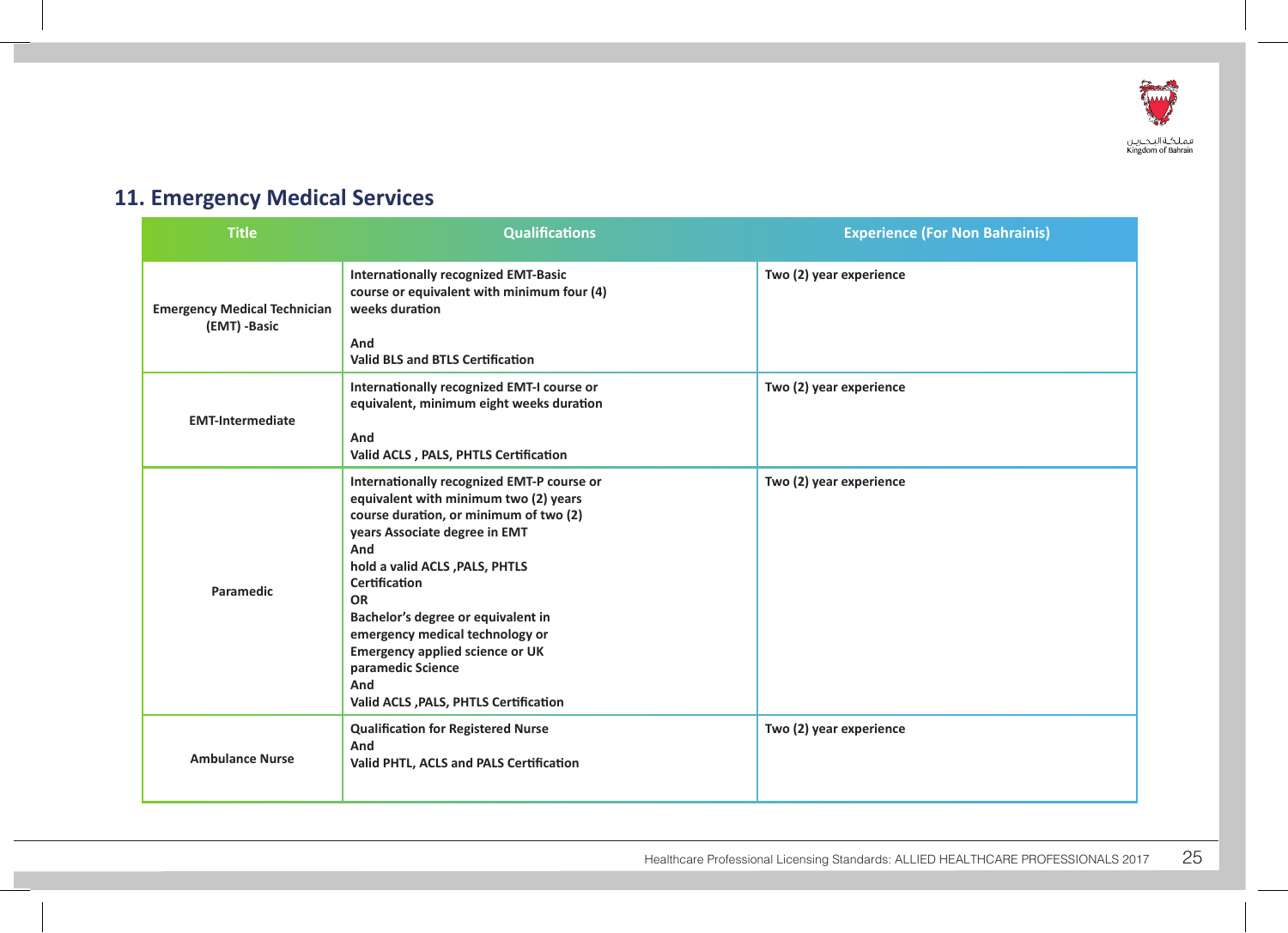

#### **12. Genetic Counselor**

| <b>Title</b>             | <b>Qualifications</b>                                                                                      | <b>Experience (For Non Bahrainis)</b>                                 |
|--------------------------|------------------------------------------------------------------------------------------------------------|-----------------------------------------------------------------------|
| <b>Genetic Counselor</b> | BSc in medical sciences, psychology or healthcare related field<br>And<br><b>MSc in Genetic Counseling</b> | Two (2) years' experience post MSC<br>certification in related field. |

#### **13. Hair Transplant Technician**

| <b>Title</b>               | <b>Qualifications</b>                                                                                                                                                                                                                                                                                                                                                                                                    | <b>Experience (For Non Bahrainis)</b>                         |
|----------------------------|--------------------------------------------------------------------------------------------------------------------------------------------------------------------------------------------------------------------------------------------------------------------------------------------------------------------------------------------------------------------------------------------------------------------------|---------------------------------------------------------------|
| Hair Transplant Technician | BSc or diploma (minimum three (3) years course<br>duration) in allied health with emphasis in hair transplant<br><b>BSc degree in nursing</b><br>And<br>Certificate confirming on job training and indicates the<br>following:<br>o Training is conducted in a licensed hair transplant<br>center<br>o Training performed by licensed surgeon<br>o Number of cases performed per year (minimum of 20<br>procedures/year) | Two (2) years' experience post certification in related field |

\* Note: Hair Transplant Technician can only work under direct supervision of a plastic surgeon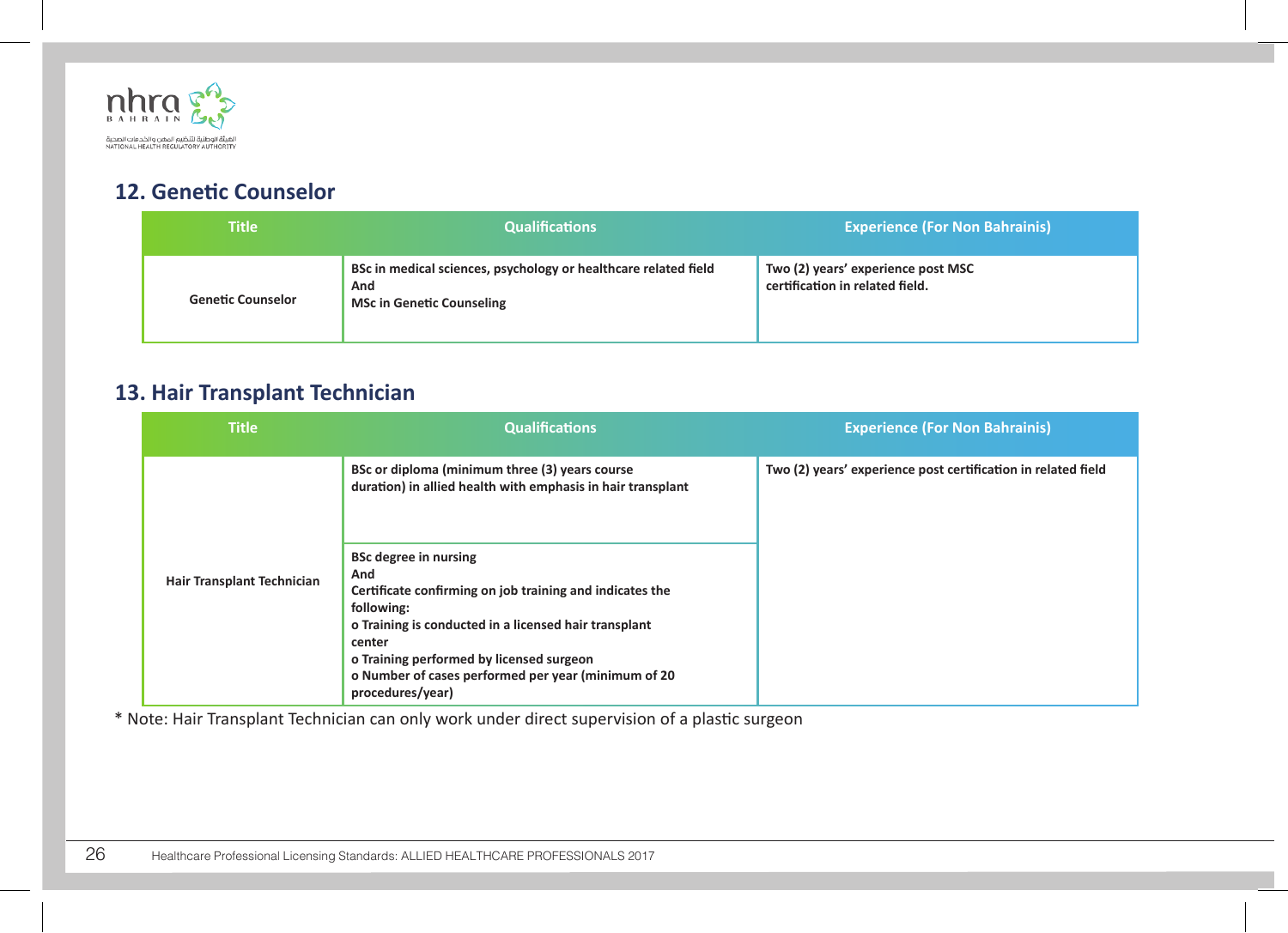

#### **14. Laser Hair Removal Technician**

| <b>Title</b>                            | <b>Qualifications</b>                                                                                                                                                                                                                                                                   | <b>Experience (For Non Bahrainis)</b>                          |
|-----------------------------------------|-----------------------------------------------------------------------------------------------------------------------------------------------------------------------------------------------------------------------------------------------------------------------------------------|----------------------------------------------------------------|
|                                         | <b>Academic qualification as Registered Nurse</b><br>And<br>Successful completion of a recognized Laser training<br>course for hair reduction with evidence of ten (10) hands<br>on training cases.                                                                                     | Two (2) year experience post<br>certification in related field |
| Laser hair removal<br><b>Technician</b> | <b>Academic qualification as Registered Nurse</b><br>And/or<br>Hair reduction certification from one of the following<br>bodies if attained from outside Bahrain:<br>o The Society for Clinical and Medical Hair Removal<br>(SCHMR)<br>o National Council on Laser Certification (NCLC) |                                                                |

Note: technician should work under supervision of plastic surgeon or dermatologist.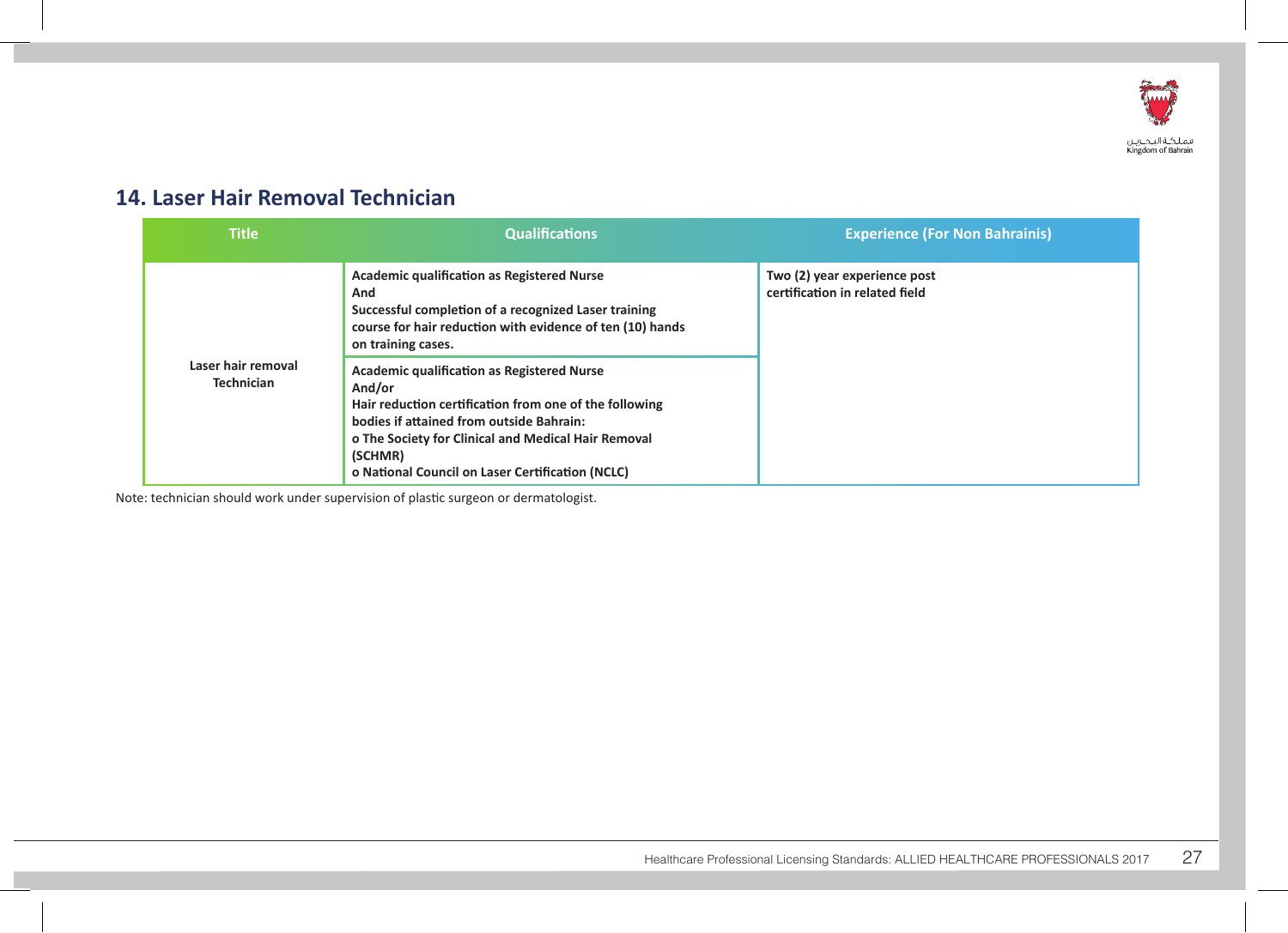

#### **15. Medical Imaging**

| <b>Title</b>                                          | <b>Qualifications</b>                                                                                                                                                                         | <b>Experience (For Non Bahrainis)</b>                                                      |  |
|-------------------------------------------------------|-----------------------------------------------------------------------------------------------------------------------------------------------------------------------------------------------|--------------------------------------------------------------------------------------------|--|
| Radiologic<br>Technologist                            | Bachelor degree from an accredited university in a Radiography,<br>Radiology Technology or Medical/Diagnostic Imaging program                                                                 | Two (2) years' experience post certification in general<br>radiology field                 |  |
| Radiologic<br>Technologist/<br><b>Specialty Title</b> | Bachelor degree from an accredited university in a Radiography,<br>Radiology Technology or Medical/Diagnostic Imaging program AND<br>Higher education degree in one of radiology specialties. | Two (2) years' experience post certification in specialized<br>radiology field             |  |
| Radiologic<br><b>Technician</b>                       | Diploma or equivalent as a Radiography Technician of minimum<br>two<br>(2) years duration                                                                                                     | Minimum of two (2) years' experience post certification in<br>hospital setting             |  |
|                                                       | Bachelor degree in Nuclear Medicine (minimum three (3) years<br>course duration)                                                                                                              | Minimum of two years experience post certification in the<br><b>Nuclear Medicine field</b> |  |
| <b>Nuclear Medicine</b><br><b>Technologist</b>        | Bachelor in a Radiography / Radiology Technology or Medical<br>Imaging program<br>And<br>Master degree in Nuclear Medicine                                                                    | Minimum of two years experience post certification in the<br><b>Nuclear Medicine field</b> |  |

#### Equivalent Qualification for Radiology/ Medical Imaging:

- i. Medical Radiation Technology
- ii. Medical Imaging
- iii. Radiography
- iv. Radiology Technology
- v. Diagnostic Imaging
- vi. Health Sciences ( Radiography or Medical Imaging)
- vii. Medical Radiation Sciences

\*Note: For Ultrasound/MRI, a Bachelor degree in an appropriate health related fields with emphasis on anatomy and physiology and a post graduate certificate/ diploma in Ultrasound or MRI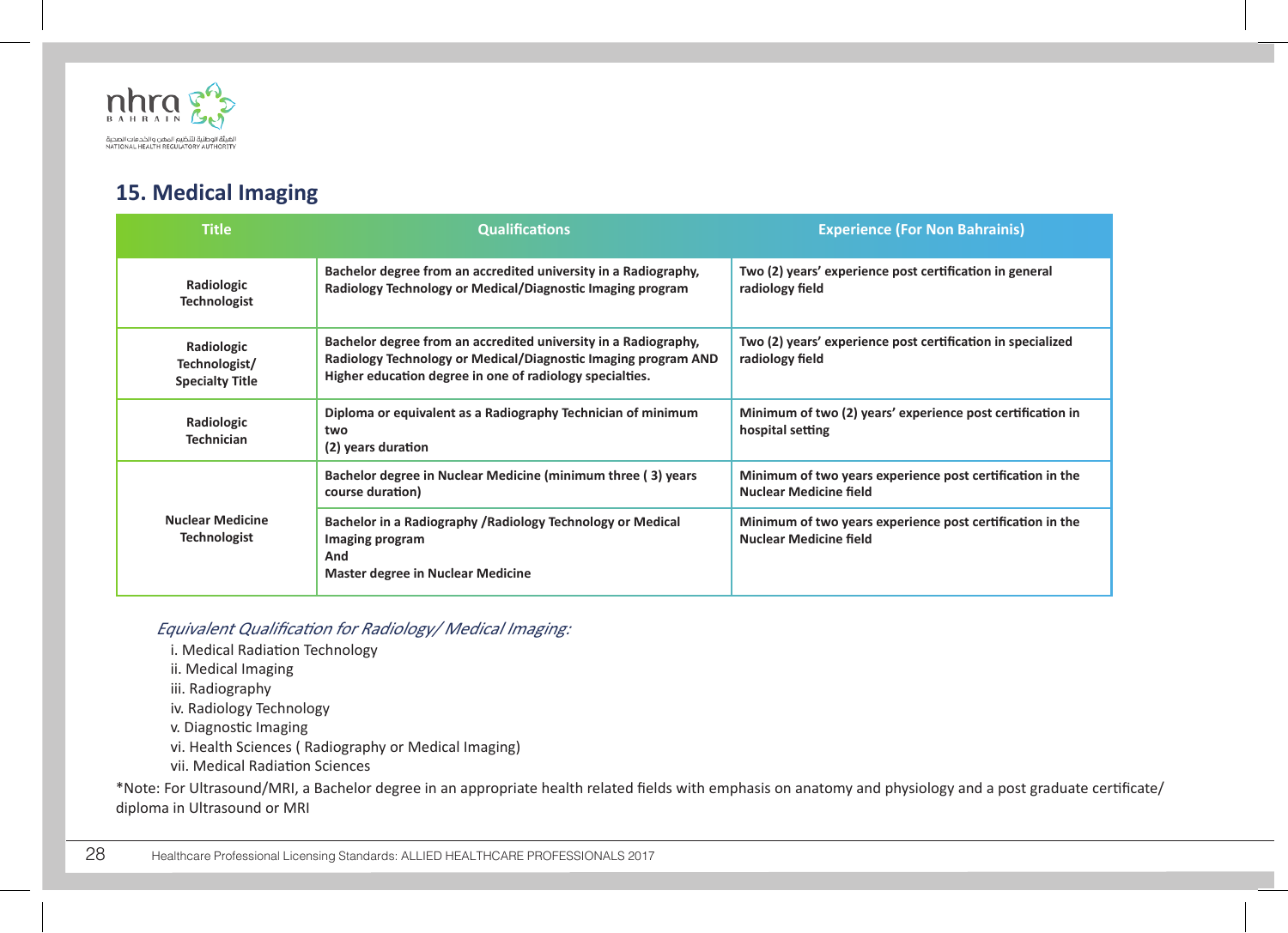

#### **16. Medical Laboratory**

| <b>Title</b>                                                       | <b>Qualifications</b>                                                                                                                                                                                    | <b>Experience (For Non Bahrainis)</b>                             |  |
|--------------------------------------------------------------------|----------------------------------------------------------------------------------------------------------------------------------------------------------------------------------------------------------|-------------------------------------------------------------------|--|
| Phlebotomist                                                       | Minimum six (6) months program in Medical Laboratory Sciences<br>from a college officially recognized in home country and Completion<br>of an approved certified phlebotomy program                      | Minimum of one (1) year practical experience<br>as a phlebotomist |  |
|                                                                    | Completion of an approved certified phlebotomy<br>program                                                                                                                                                |                                                                   |  |
| <b>Medical Laboratory</b><br><b>Technician</b>                     | Diploma or certificate in Laboratory Technician from an accredited<br>program or equivalent minimum two (2) years duration                                                                               | Two (2) years' experience in related field                        |  |
| <b>Medical Laboratory</b><br><b>Technologist</b>                   | BSc in Medical Laboratory Technology/ Medical<br>Laboratory Science or equivalent qualification                                                                                                          | Two (2) years' experience in related field                        |  |
| <b>Medical Laboratory</b><br>specialty titles<br>(see table below) | BSc in Medical Laboratory Technology/Bachelor in the<br><b>Specialty field</b><br>And<br>One (1) year emphasis of the curriculum in the field of<br>sub- specialty in the basic qualification curriculum | Four (4) years' experience in the specialty                       |  |
|                                                                    | BSc in Medical Laboratory Technology/Bachelor in the<br><b>Specialty field</b><br>And<br>Master degree in the specialty field                                                                            | Four (4) years' experience in the specialty                       |  |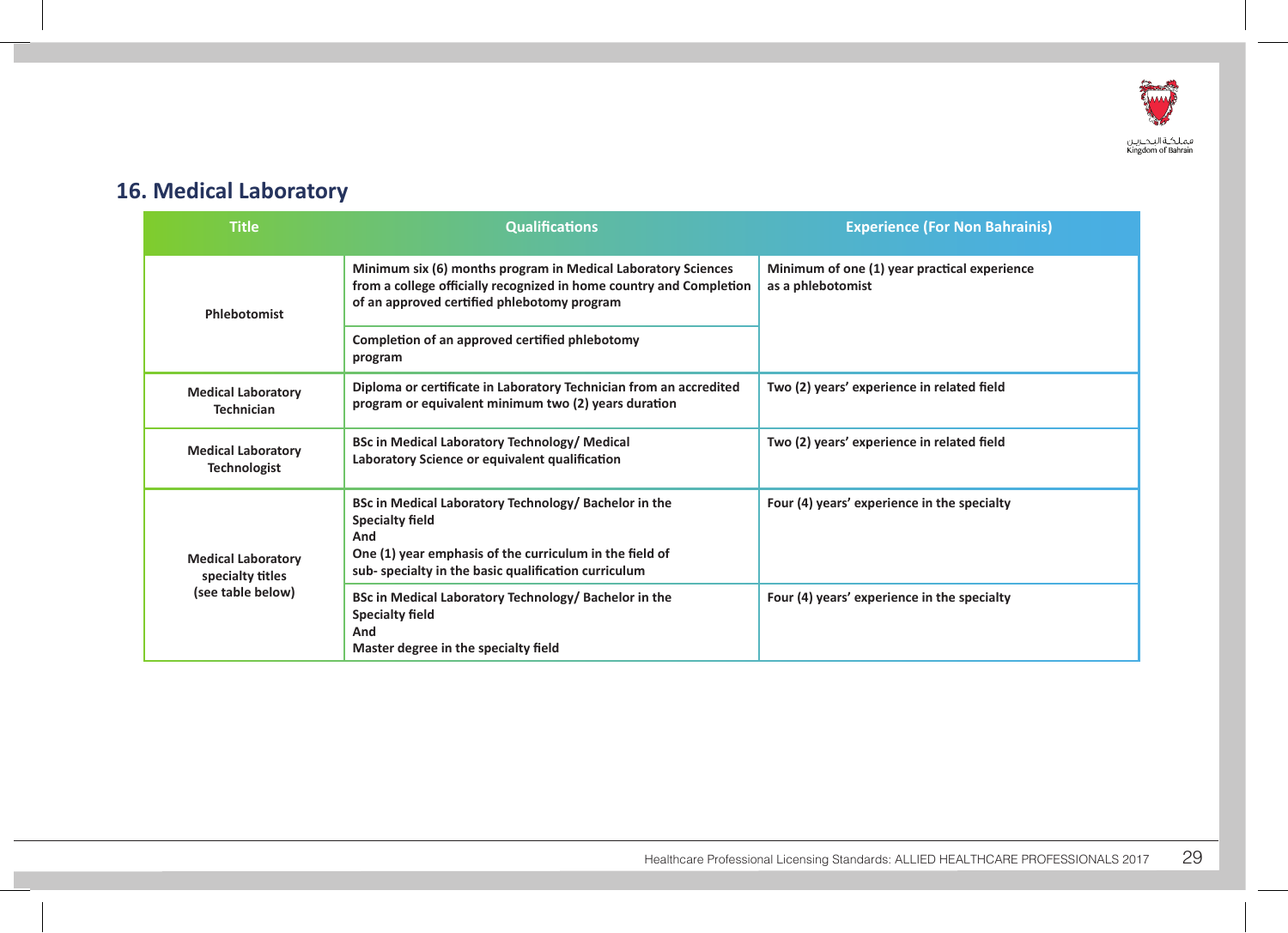

#### Medical Lab Specialty Licensing Titles

| <b>Medical Lab Specialty Licensing Titles</b> |
|-----------------------------------------------|
| <b>Blood Banking/Transfusion</b>              |
| <b>Clinical Biochemistry</b>                  |
| Histocompatibility and Immunogenetic          |
| Cytogenetic                                   |
| Cytology                                      |
| Genetics                                      |
| Hematology                                    |
| Histotechnology                               |
| Immunology                                    |
| <b>Medical Microbiology</b>                   |
| <b>Molecular Biology</b>                      |
| <b>Molecular Genetics</b>                     |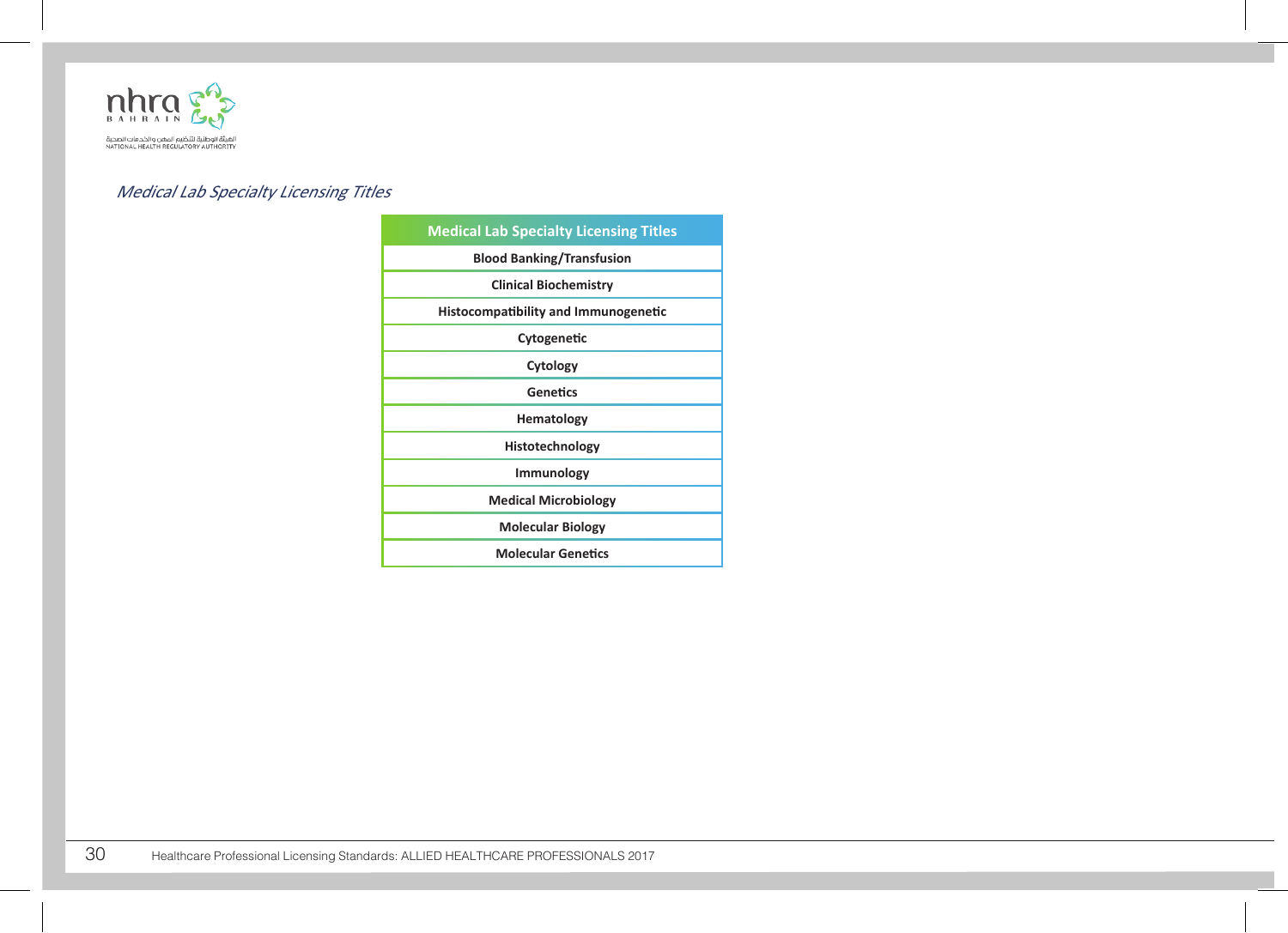

#### **17. Medical Physics**

| <b>Title</b>                                    | <b>Qualifications</b>                                                                                    |                                                                   | <b>Experience (For Non Bahrainis)</b>                             |
|-------------------------------------------------|----------------------------------------------------------------------------------------------------------|-------------------------------------------------------------------|-------------------------------------------------------------------|
| <b>Medical Physicist</b><br><b>Technologist</b> | BSc degree in Medical Physical Science or equivalent                                                     | Two (2) years' experience post certification in the related field |                                                                   |
| <b>Assistant Medical Physicist</b>              | BSc degree in Radiation Technology or radiation therapy and post<br>graduate diploma in medical Physics. |                                                                   | Two (2) years' experience post certification in the related field |

#### **18. Radiation Therapy**

| <b>Title</b>                           | <b>Qualifications</b>                                                                                                              |                                                                                        | <b>Experience (For Non Bahrainis)</b> |  |
|----------------------------------------|------------------------------------------------------------------------------------------------------------------------------------|----------------------------------------------------------------------------------------|---------------------------------------|--|
| Radiotherapy                           | Bachelor degree in Radiotherapy.                                                                                                   | Minimum of two (2) years' experience post certification in<br>Radiation Therapy field. |                                       |  |
| Radiotherapy Technician                | Diploma or certificate from an accredited institution in<br>Radiotherapy minimum of two (2) years course duration or<br>equivalent | Minimum of two (2) years' experience post certification in<br>Radiotherapy field       |                                       |  |
| <b>Mould Room</b><br><b>Technician</b> | Certificate of workshop or training in the filed                                                                                   | Minimum of two (2) years' experience in the filed                                      |                                       |  |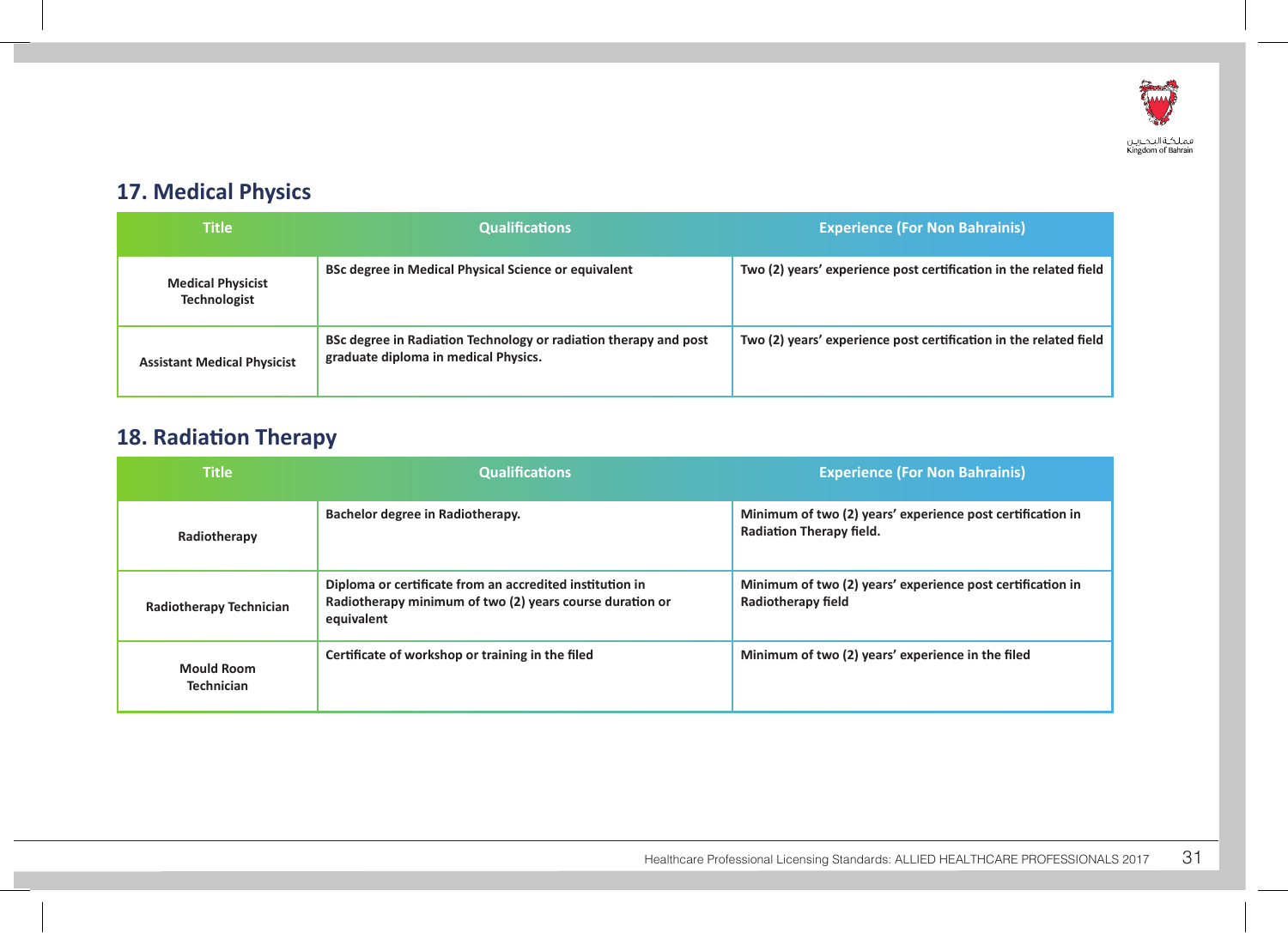

## **19. Occupational Therapy\***

| Title                                            | <b>Qualifications</b>                                                                        | <b>Experience (For Non Bahrainis)</b>                                                    |
|--------------------------------------------------|----------------------------------------------------------------------------------------------|------------------------------------------------------------------------------------------|
| <b>Occupational Therapist</b>                    | <b>Bachelor degree in Occupational</b><br>Therapy minimum of three (3) years course duration | Two (2) years' experience post certification in the<br><b>Occupational Therapy field</b> |
| <b>Occupational Therapy</b><br><b>Technician</b> | Graduate of an accredited course in Occupational Therapy<br>minimum of two (2) years study   | Two (2) years' experience post certification<br>in Occupational Therapy field            |

\*Note: Occupational Therapy Technician cannot work independently

#### **20. Operation Theatre Technology**

| Title :                                       | <b>Qualifications</b>                                                                                                                                   | <b>Experience (For Non Bahrainis)</b>                 |
|-----------------------------------------------|---------------------------------------------------------------------------------------------------------------------------------------------------------|-------------------------------------------------------|
| <b>Operation Theatre</b><br><b>Technician</b> | Diploma in operation theatre or Associate degree in surgical<br>technology or operation theatre technology of minimum two (2)<br>years course duration. | Two (2) years clinical experience post certification. |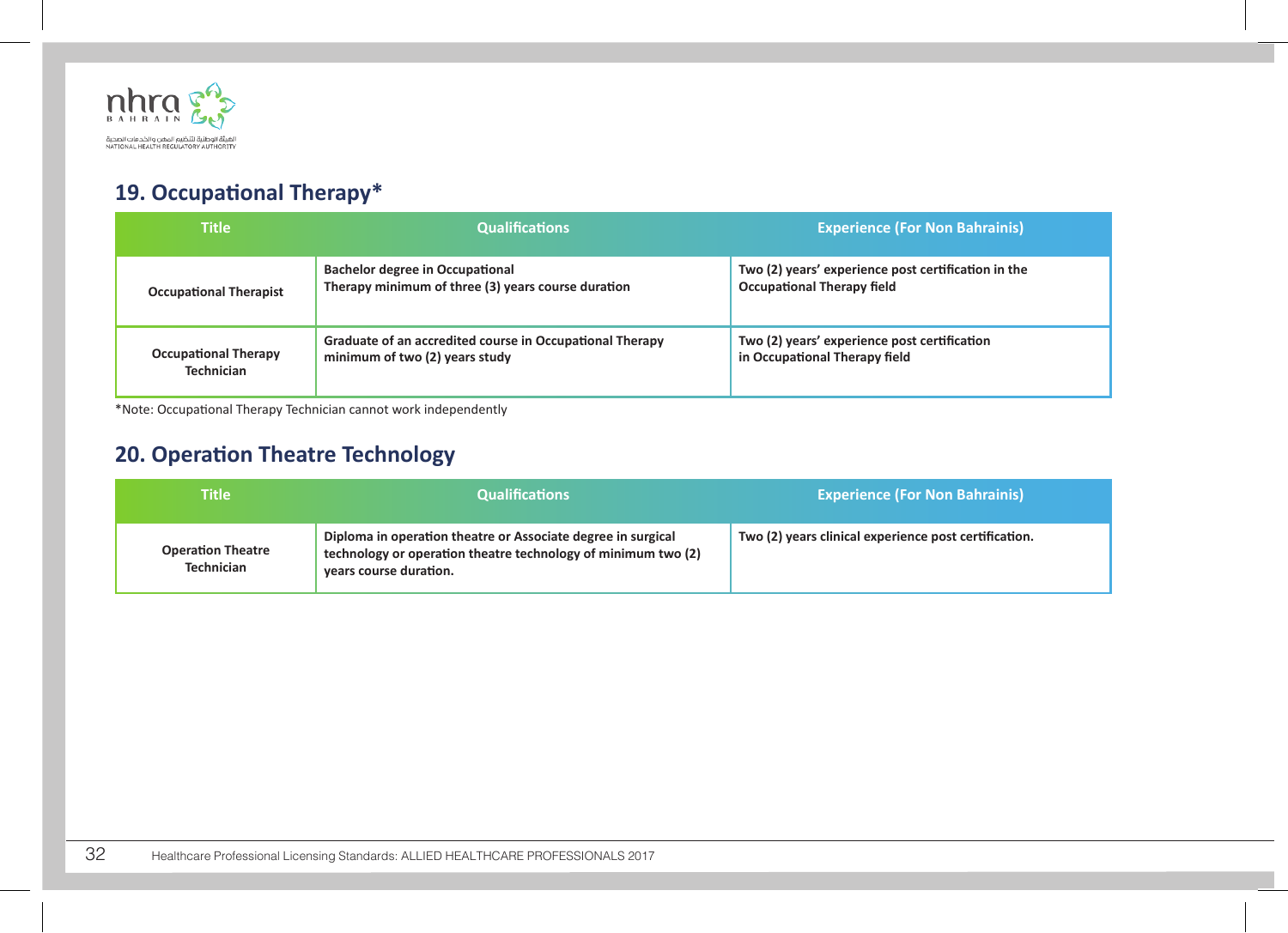

#### **21. Optometry\***

| <b>Title</b>                   | <b>Qualifications</b>                                                                                                | <b>Experience (For Non Bahrainis)</b>                                                             |  |
|--------------------------------|----------------------------------------------------------------------------------------------------------------------|---------------------------------------------------------------------------------------------------|--|
| <b>Dispersing Optician</b>     | Associate Degree in Optometry minimum of two (2) years course<br>duration) in optometry or Ophthalmic Dispensing     | Minimum of two (2) years' experience post<br>certification in the dispensing field as<br>Optician |  |
| Optometrist                    | Bachelor degree/ Doctor of Optometry minimum of three (3)<br>years course duration                                   | Minimum two (2) years' experience post certification in<br>related field                          |  |
| Optometry<br><b>Technician</b> | Diploma in Optometry of a minimum duration of 3 years                                                                | Minimum one (1) year experience post certification in related<br>field                            |  |
| <b>Optical Technician</b>      | Associate Degree /Diploma degree in Orthoptics or Medical Contact<br>Lenses minimum of two (2) years course duration | Minimum two (2) years' experience post certification in<br>related field                          |  |

\*Note:

-Dispensing Optician can work only in Optical shops -Optometrist can work in eye clinics and optical shops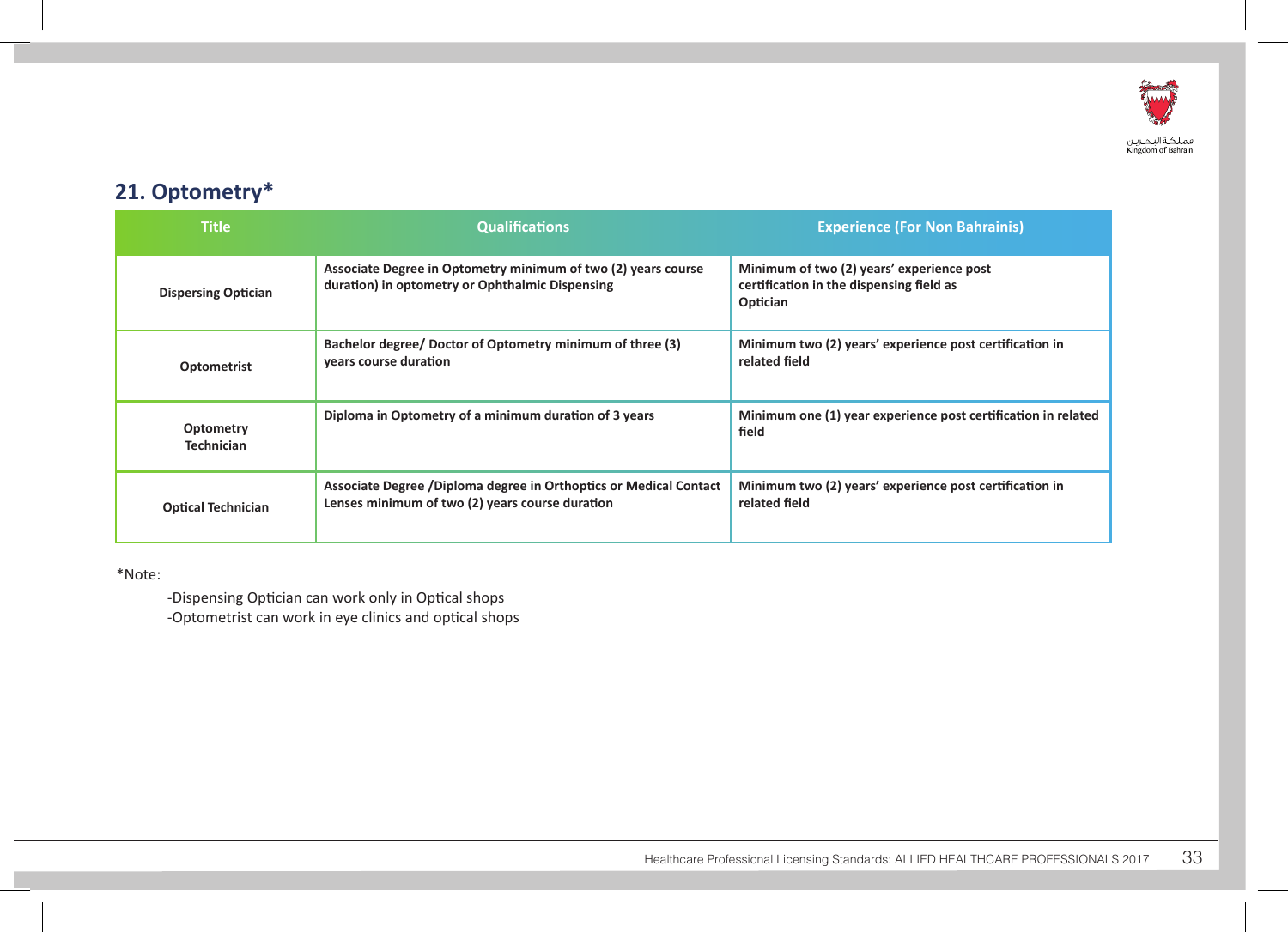

## **22. Physiotherapy**

| <b>Title</b>                       | <b>Qualifications</b>                                                                                          | <b>Experience (For Non Bahrainis)</b>                                                         |  |
|------------------------------------|----------------------------------------------------------------------------------------------------------------|-----------------------------------------------------------------------------------------------|--|
| Physiotherapist                    | BSc in Physiotherapy or Physical Therapy minimum 4 years<br>course duration                                    | Minimum of two (2) years' experience post certification as<br>Physiotherapist                 |  |
| Specialized<br>Physiotherapist     | BSc in Physiotherapy or Physical Therapy AND Master degree<br>or PH.D in one of physiotherapy specialties      | Minimum of five (5) years' experience in the field of specialty                               |  |
| Physiotherapy<br><b>Technician</b> | Diploma or Associate degree in physiotherapy or Physical<br>Therapy with minimum two (2) years course duration | Minimum of two (2) years' experience post certification as<br><b>Physiotherapy Technician</b> |  |

#### **23. Podiatry**

| <b>Title</b>              | <b>Qualifications</b>                                                                               |               | <b>Experience (For Non Bahrainis)</b>                     |
|---------------------------|-----------------------------------------------------------------------------------------------------|---------------|-----------------------------------------------------------|
| Podiatrist                | Bachelor degree in Podiatry from an accredited<br>college minimum of four (4) years course duration | as Podiatrist | Minimum of Two (2) years' clinical experience             |
| <b>Podiatry Assistant</b> | Diploma in Podiatry                                                                                 |               | Minimum of Two (2) year clinical experience as Podiatrist |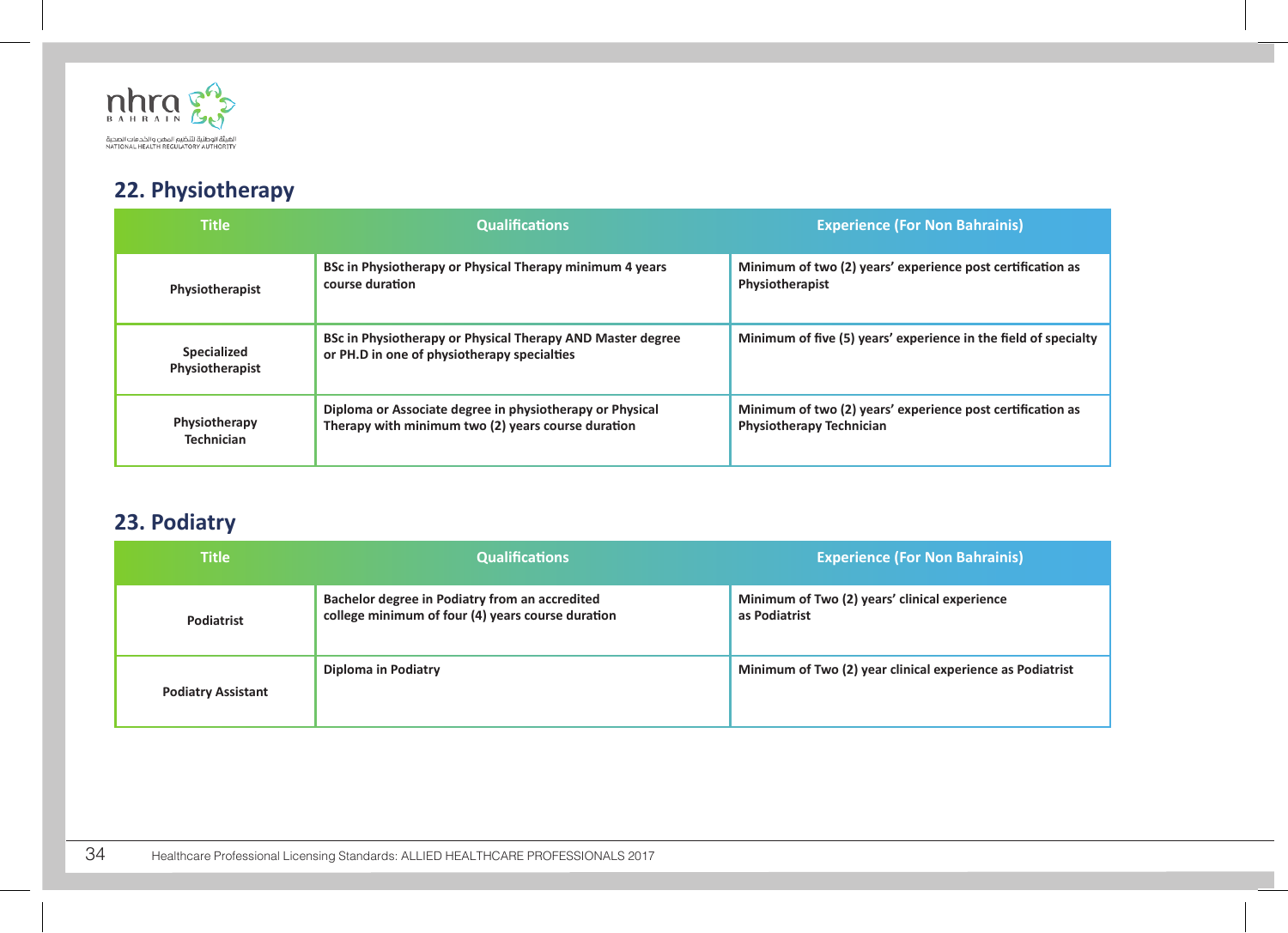

#### **24. Prosthetics and Orthotics**

| <b>Title</b>                                             | <b>Qualifications</b>                                                                                      | <b>Experience (For Non Bahrainis)</b>                                                       |
|----------------------------------------------------------|------------------------------------------------------------------------------------------------------------|---------------------------------------------------------------------------------------------|
| Prosthetist /<br>orthotist                               | Bachelor degree of three (3) years course duration in Prosthetics<br>and Orthotics                         | Minimum of two (2) years' practical experience as Prosthetics<br>and Orthotics Technologist |
| <b>Prosthetics and</b><br><b>Orthotics</b><br>Technician | Graduate of an accredited program in Prosthetics and Orthotics<br>minimum of two (2) years course duration | Minimum of two (2) years' practical experience as Prosthetics<br>and Orthotics Technician   |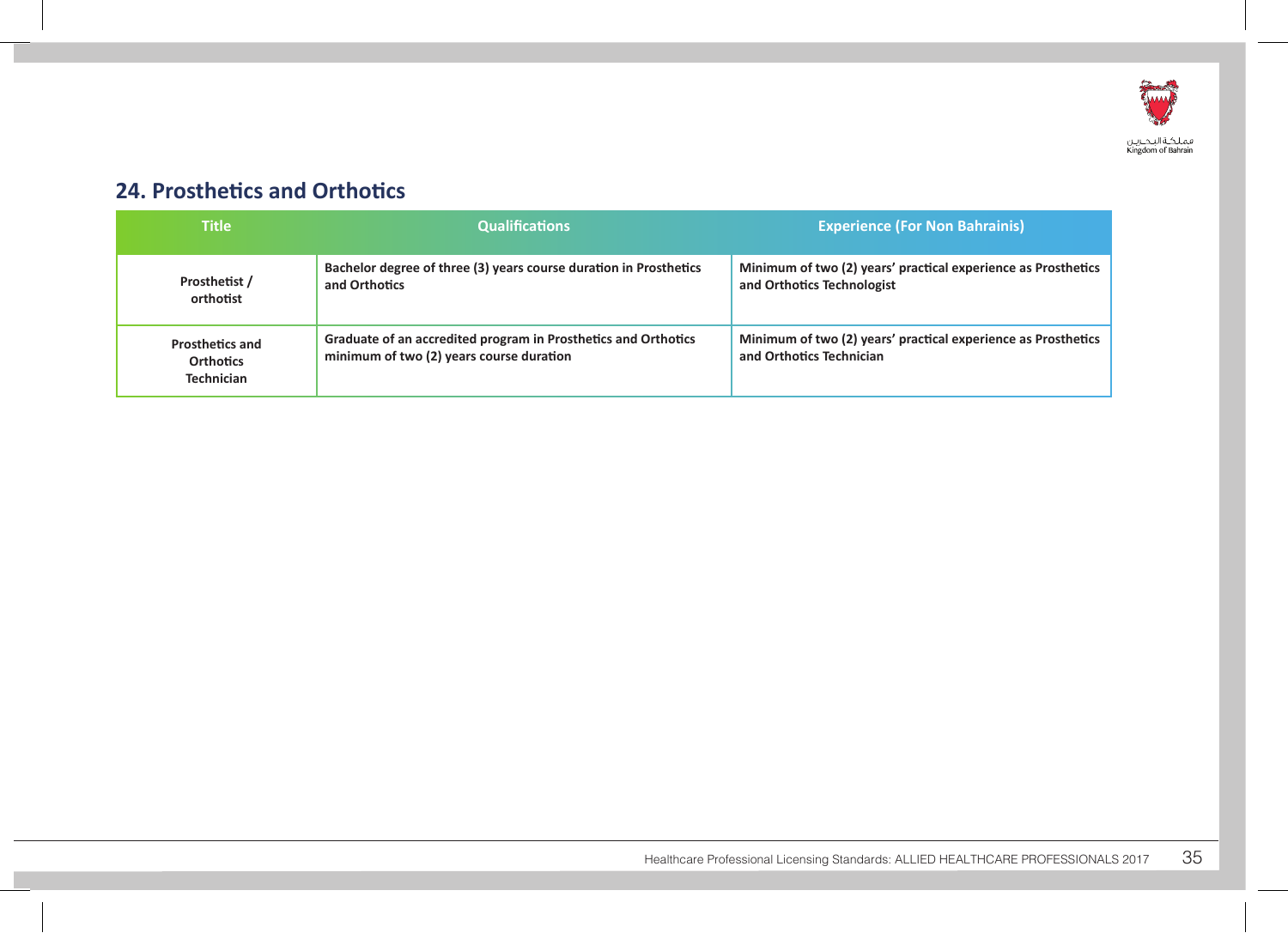

#### **25. Psychology\***

| <b>Title</b>  | <b>Qualifications</b>                                                                                       | <b>Experience (For Non Bahrainis)</b>                                           |
|---------------|-------------------------------------------------------------------------------------------------------------|---------------------------------------------------------------------------------|
|               | Bachelor degree in the field of psychology                                                                  | Minimum of two (2) years'<br>experience post certification in related<br>field. |
| Psychologist  | Bachelor degree in the field of education<br>And<br>Postgraduate full time Master's degree in<br>psychology |                                                                                 |
| Psychometrist | Diploma degree (includes B.A. or B.Sc.) in<br>psychometrics                                                 | Minimum two (2) years' experience post certification in<br>related field.       |

\*Note:

-Psychometrist license allows practice only under onsite supervision by a licensed Psychologist

-Assistant psychologist license allows practice only under onsite supervision by a licensed Psychologist

#### Psychology Disciplines Title

- Clinical
- Health
- Child
- Counseling
- Educational
- Forensic
- Marriage and Family
- Occupational
- Neuropsychology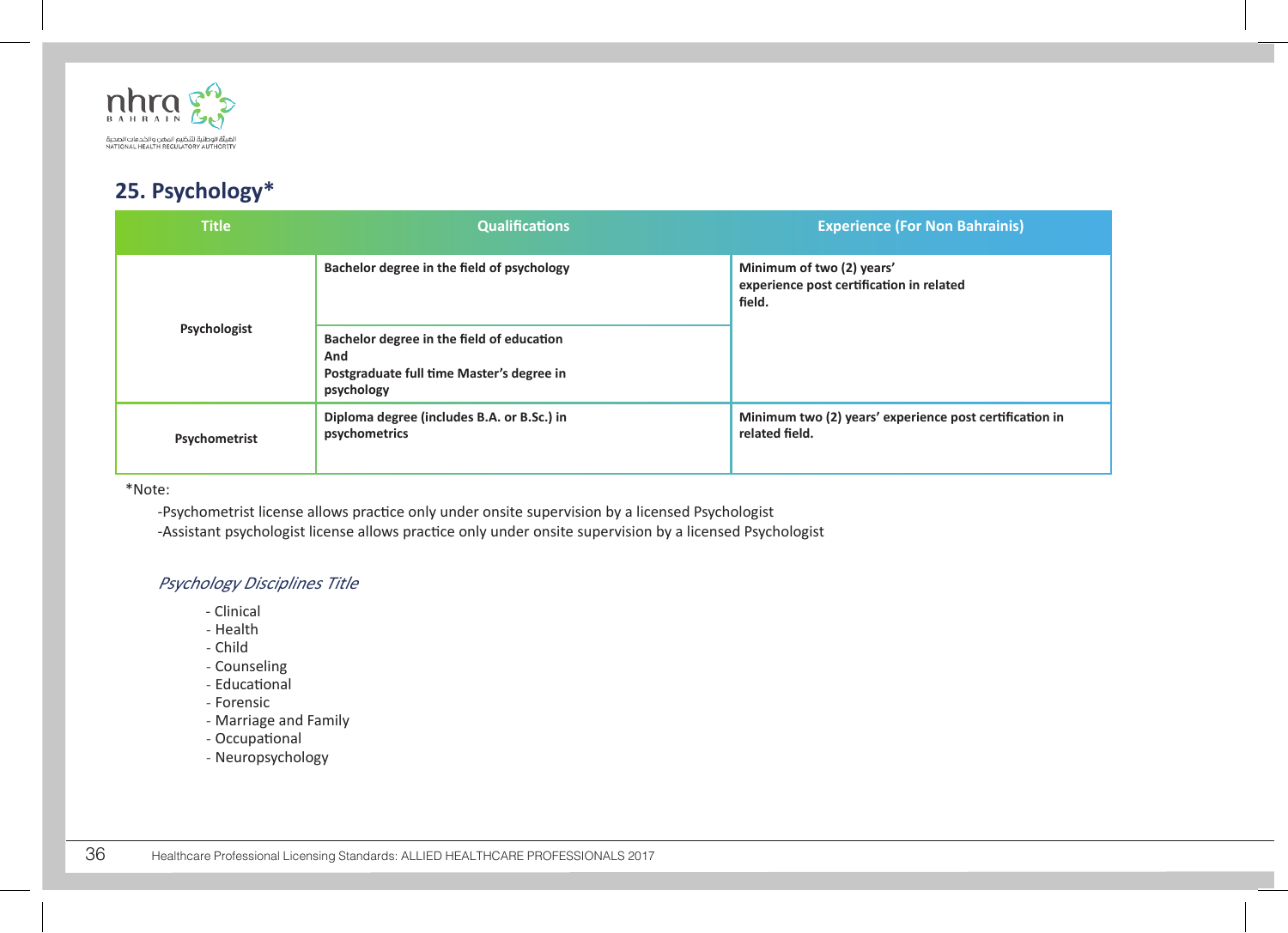

#### **26. Renal Dialysis**

| <b>Title</b>                 | <b>Qualifications</b>                                                                                                                     | <b>Experience (For Non Bahrainis)</b>                           |  |
|------------------------------|-------------------------------------------------------------------------------------------------------------------------------------------|-----------------------------------------------------------------|--|
| <b>Dialysis Technologist</b> | Bachelor degree in Dialysis Technology or equivalent qualification<br>in dialysis technology with minimum three (3) years course duration | Two (2) years' experience in renal dialysis<br>field            |  |
| Dialysis Technician*         | Completion of a dialysis technician program from a<br>recognized educational institution or college.                                      | Minimum of two (2) years' experience in<br>renal dialysis field |  |

\*Note: A Dialysis Technician cannot work independently; a dialysis technologist must be available in the same facility

\*\* Nurses requesting to work in the renal dialysis unit will be licensed as general nurses with a privilege to work within the unit. Upon renewal of the license they will be required to fulfill the CPD requirements of general nurses.

#### **27. Respiratory Therapy**

| Title                                     | <b>Qualifications</b>                                                                                                                          |            | <b>Experience (For Non Bahrainis)</b>                                                        |
|-------------------------------------------|------------------------------------------------------------------------------------------------------------------------------------------------|------------|----------------------------------------------------------------------------------------------|
| <b>Respiratory Therapist</b>              | Bachelor degree in Respiratory Therapy or critical care science with<br>major in respiratory therapy<br>And<br>Valid ACLS / PALS Certification |            | Minimum of two (2) years' experience post certification as a<br><b>Respiratory Therapist</b> |
| <b>Respiratory Therapy</b><br>Technician* | Associate degree in respiratory therapy or equivalent diploma<br>minimum two (2) years course duration                                         | technician | Minimum of two (2) years' experience<br>post certification as respiratory therapist          |

\*Note: Respiratory therapy technician shall work under supervision of respiratory care therapist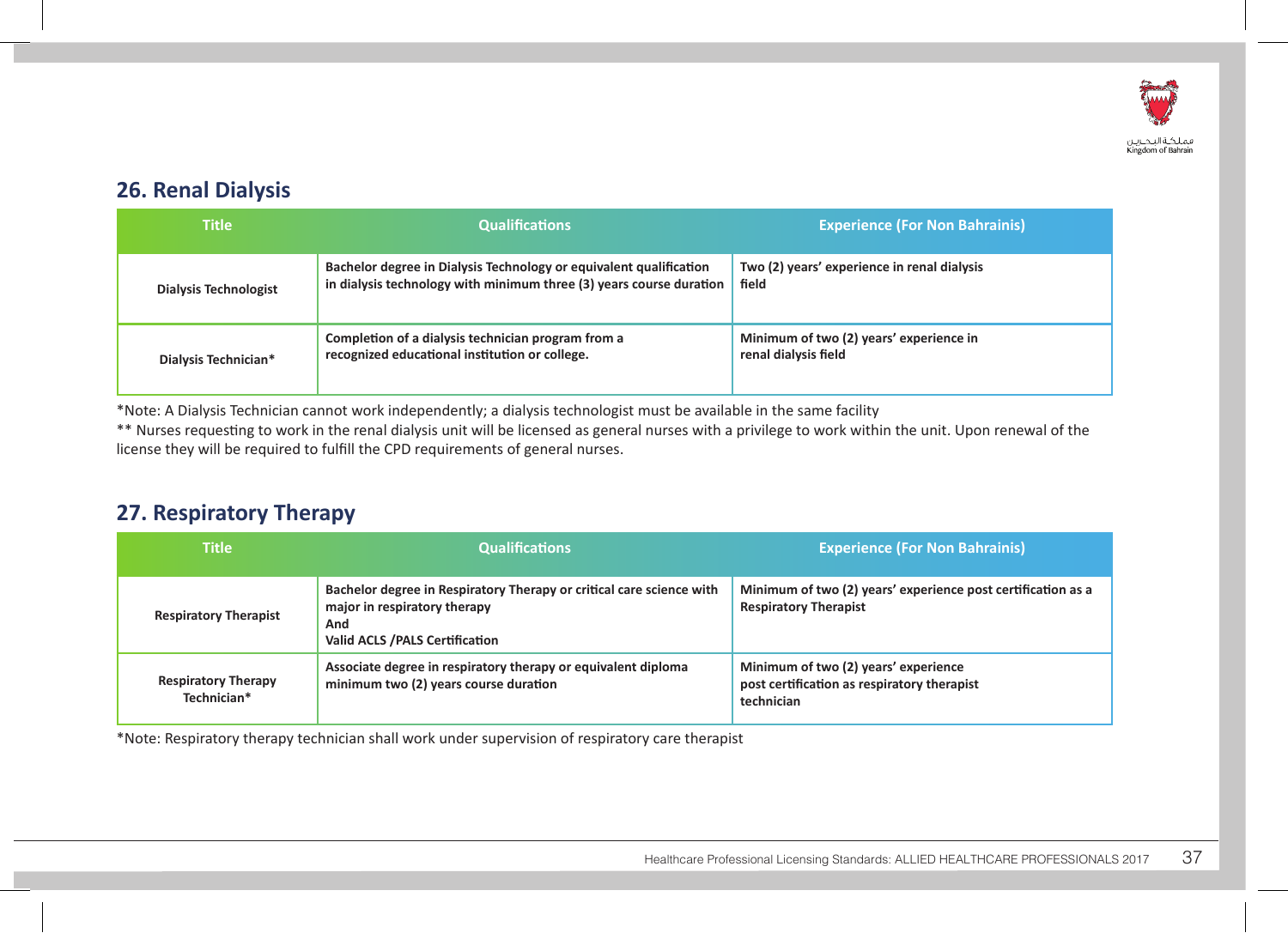

# **28. Speech Therapy**

| <b>Title</b>                             | <b>Qualifications</b>                                                                                                                                                          | <b>Experience (For Non Bahrainis)</b>                                                                                    |  |
|------------------------------------------|--------------------------------------------------------------------------------------------------------------------------------------------------------------------------------|--------------------------------------------------------------------------------------------------------------------------|--|
| <b>Speech Therapist</b>                  | BSc in Speech-language pathology/<br>Speech and language therapy / Speech<br>pathology /Speech therapy/Speech<br>And<br>language pathologist /Speech and language<br>therapist | Minimum of two (2) years' experience<br>post certification in Speech and phonetics<br>in a hospital or clinical settings |  |
| Speech Technician                        | Diploma in Speech-language pathology/ Speech and language<br>therapy /Speech pathology /Speech therapy/Speech                                                                  | Minimum of two (2) years' experience                                                                                     |  |
| <b>Audiology and Speech</b><br>Therapist | Bsc degree in speech and audiology/ speech and hearing                                                                                                                         | Minimum of two (2) years' experience                                                                                     |  |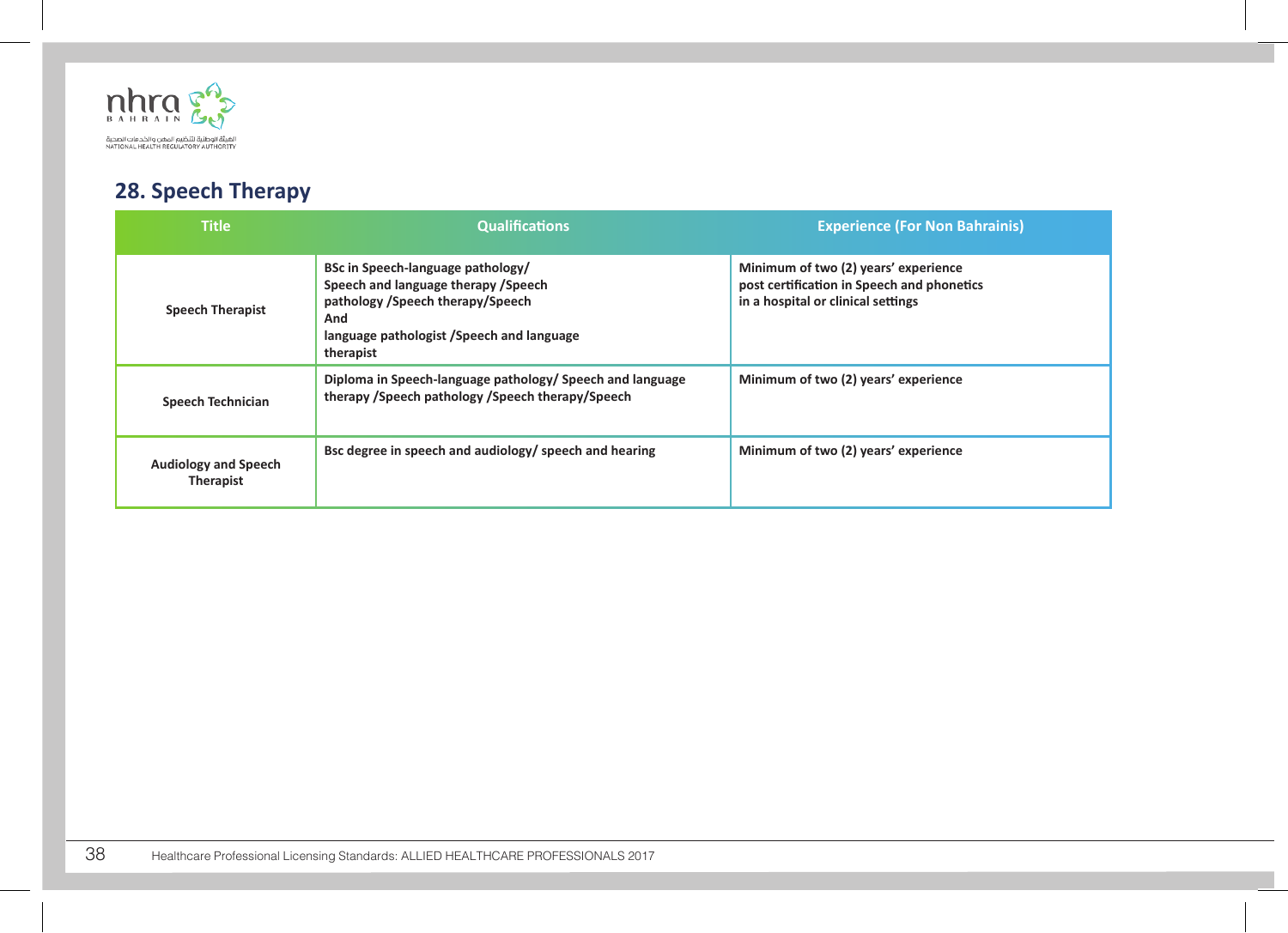

مملكة البحــريـن<br>Kingdom of Bahrain